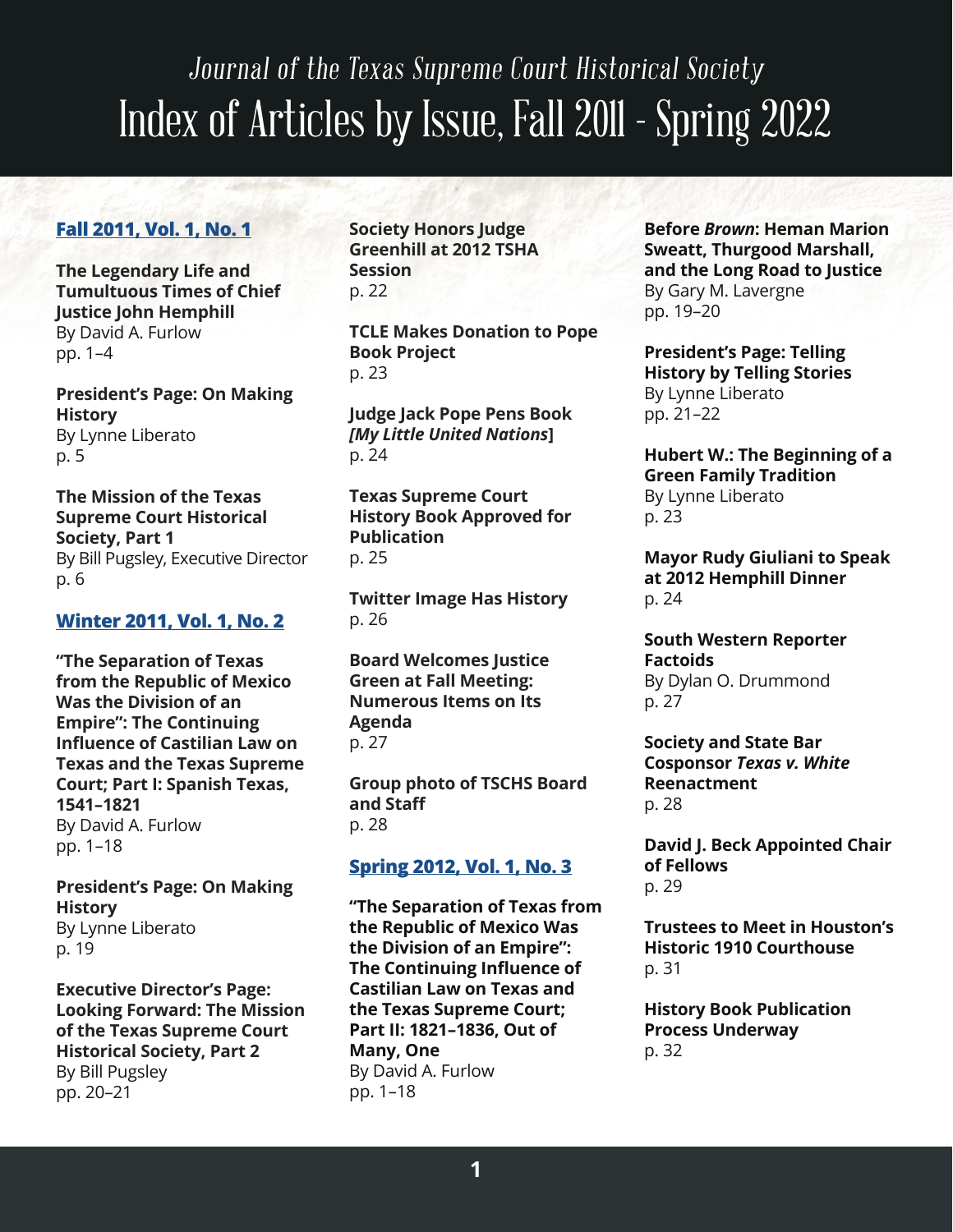#### **Annual Meeting of Society Members to be Held March 2 in Houston** p. 33

**March 2 TSHA Joint Session Looks at CJ Greenhill's Houston Legacies** p. 34

#### **[Summer/Annual Dinner](https://www.texascourthistory.org/Content/Newsletters//TSCHS_JournalSummerDinner2012.pdf)  [Issue 2012, Vol. 1, No. 4](https://www.texascourthistory.org/Content/Newsletters//TSCHS_JournalSummerDinner2012.pdf)**

**Methods for Common Law Judges** By the Hon. Jack Pope pp. 1–6

**The Best People in Texas Are Dying to Get In: Justices in the Texas State Cemetery, Part I** By Will Erwin pp. 7–8

**The Mystery of the Sam Houston Bible** By Tiffany Shropshire pp. 9–10

**Justice Guzman Speaks at Tejano Monument Dedication** By Bill Pugsley p. 11

**President's Message: Taking Stock** By Lynne Liberato pp. 12–13

**Executive Director's Page: An Uncommon Judge** By Bill Pugsley pp. 14-16

**Fellows Column: A Successful First Year of the Fellows** By David J. Beck p. 17

**2012 Hemphill Dinner Highlights Include Mayor Giuliani Keynote, Judge Garwood Memorial, Pope Awards**  p. 19

**Board Elects Officers for 2012–13** p. 20

**Four New Members Elected to the Board of Trustees** p. 21

**History of Supreme Court Now in Press** p. 22

**Portrait Ceremony Will Honor Justice Harriet O'Neill** p. 23

# **[Fall 2012, Vol. 2, No. 1](https://www.texascourthistory.org/Content/Newsletters//TSCHS_Journal_Fall2012%20(1).pdf)**

**Alexander's Waterloo: The Fight for Padre Island and the Texas Supreme Court Intersects, Part 1— Background** By Judge Mark Davidson pp. 1–6

**The Continuing Influence of Castilian Law on Texas and the Texas Supreme Court, Part III: 1845 to the Present— The Castilian Law Heritage Today** By David A. Furlow pp. 7–12

**The Tragic Case of Justice William Pierson: Justices in the State Cemetery, Part 2** By Will Erwin pp. 13–15

**President's Page: On Making History** By Warren W. Harris p. 16

# **Executive Director's Page:**

**Lessons with an Appeal** By Bill Pugsley pp. 17–19

**Fellows Column: Charter Fellows Recognized at Hemphill Dinner** By David I. Beck p. 20

**Texas Historical Foundation to Assist in Preserving Republic and Early Statehood-Era Supreme Court Case Files** By Dylan O. Drummond p. 21

**Justice Robert A. Gammage, 1938–2012** p. 22

**Photo Gallery: Images from the Judicial Portrait Dedication and 17th Annual Hemphill Dinner, June 1, 2012**  Photos by Mark Matson pp. 23–26

**Texas Wins Again—In Reenactment of Historic Case** p. 27

**Date Set for 18th Annual John Hemphill Dinner** p. 28

**CJ John Hemphill Inducted into Texas Appellate Hall of Fame** p. 29

## **[Winter 2012, Vol. 2, No. 2](https://www.texascourthistory.org/Content/Newsletters//TSCHS_Journal_Winter2012.pdf)**

**Governor Dan Moody and Judicial Reform in Texas During the Late 1920s** By Josiah M. Daniel, III pp. 1–9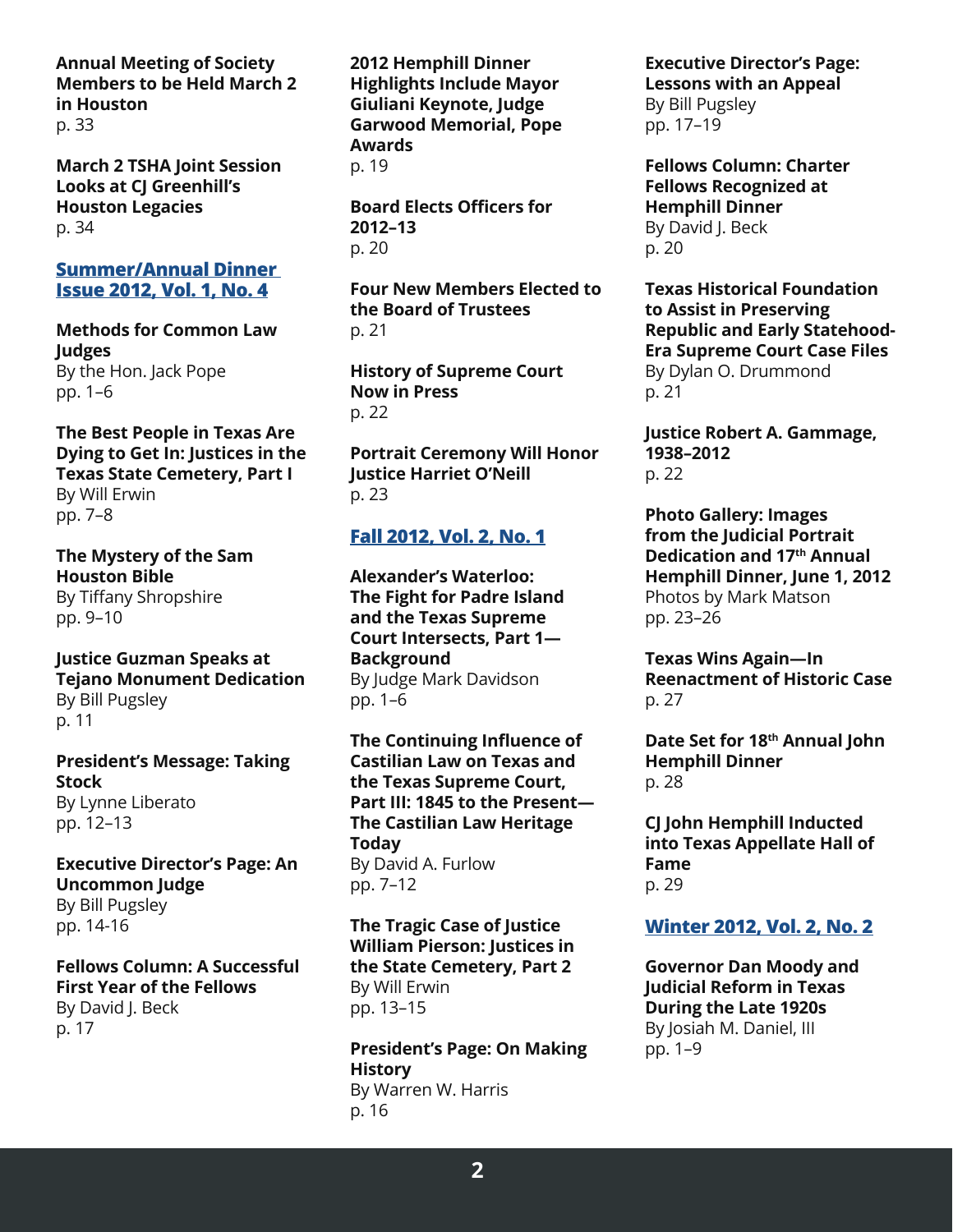**Alexander's Waterloo: The Fight for Padre Island and the Texas Supreme Court Intersects, Part 2–The Case Unfolds** By Judge Mark Davidson pp. 10–15

## **President's Message: Another Hemphill Dinner You Won't Want to Miss**

By Warren W. Harris p. 16

**Executive Director's Page: History Is a Living Thing** By Bill Pugsley pp. 17–18

**Fellows Column** By David J. Beck p. 20

**An Interview with the Fifth Joe Greenhill** By Bill Pugsley pp. 21–22

**Justice J. Dale Wainwright Resigns from Court** p. 23

**In Memoriam: Justice William W. Kilgarlin, 1932–2012** By Judge Mark Davidson p. 24

**Ramsey Clark Tours Court Building** p. 25

**Fall Board Meeting Welcomes New Trustees, Enjoys Pope Tribute** p. 26

**2013 TSHA Session to Highlight History of the Supreme Court** p. 27

**Society to Cosponsor Symposium in April 2013** p. 28

**Former U.S. Supreme Court Justice Sandra Day O'Connor Will Be 2013 Hemphill Dinner Speaker** p. 29

# **[Spring 2013, Vol. 2, No. 3](https://www.texascourthistory.org/Content/Newsletters//TSCHS_Journal_Spring_2013.pdf)**

**Arbitration Comes to Texas and Flourishes** By Tasha Lea Willis pp. 1–7

**Dallam's Digest and the Unofficial First Reporter of the Supreme Court of Texas** By Dylan O. Drummond pp. 8–14

**President's Page: On Making History by the Book** By Warren W. Harris pp. 15–16

**Fellows Column** By David J. Beck p. 17

**Long-Awaited History of the Texas Supreme Court Published in February** p. 18

**Court Holds Book Presentation Ceremony in Historic Courtroom (Photo Essay)** pp. 21–24

**April 11 Symposium Features All-Star Cast of Speakers, Outstanding Program, CLE Credit** pp. 25–26

**18th Annual John Hemphill Dinner: Justice Sandra Day O'Connor is Keynote Speaker** p. 27

**Investiture for Incoming Justices Jeff Boyd and John Devine (Photo Essay)** p. 30

**Meet Justice Jeff Boyd** By David A. Furlow pp. 31–32

**An Interview with Former Justice Dale Wainwright: Insights on His Service on the Texas Supreme Court** By Amy Saberian pp. 33–34

**Abel Acosta Appointed Clerk of Texas Court of Criminal Appeals** p. 35

**Carol Vance Speaks at March Board Meeting** p. 36

**Society Acquires 300 Copies of Hemphill Biography** p. 37

**Haley and Phillips Headed Society Session at 2013 TSHA Conference** p. 38

## **[Summer 2013, Vol. 2, No. 4](https://www.texascourthistory.org/Content/Newsletters//TSCHS_Journal_Summer_2013.pdf)**

**President's Page: On Making History by the Book** By Warren W. Harris pp. 1–2

**Executive Director's Page: That Time of Year** By Bill Pugsley pp. 3–4

**Fellows Column** By David J. Beck pp. 5–6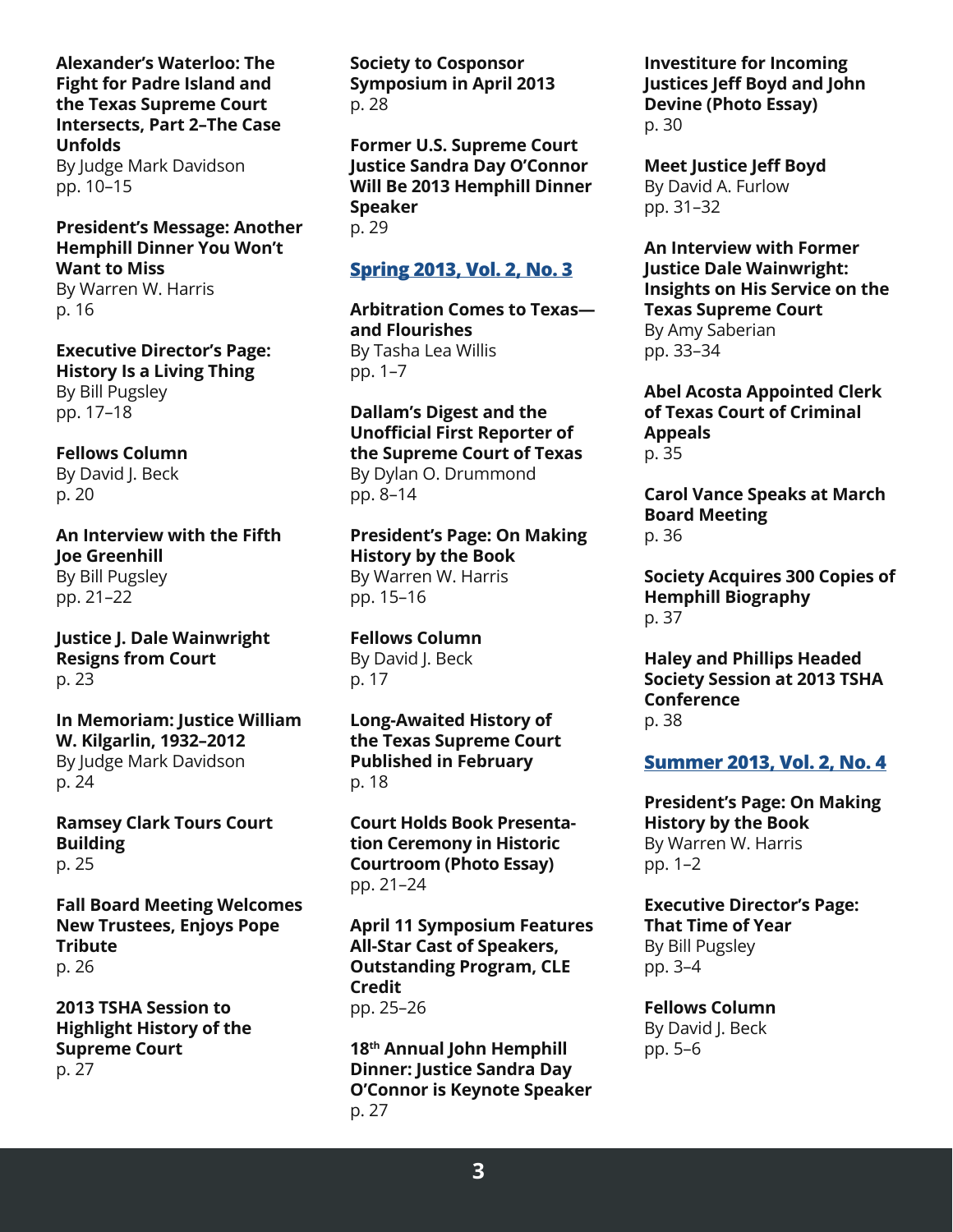**George W. Paschal: Justice, Court Reporter, and Iconoclast** By Dylan O. Drummond pp. 7–17

**Preservation of the Texas Supreme Court's History Requires Preservation of Its Files** By Laura K. Saegert pp. 18–21

**The Texas Supreme Court: A History of First Impression** By James L. Haley pp. 22–24

**18th Annual John Hemphill Dinner: Justice Sandra Day O'Connor is Keynote Speaker** p. 26

**2013 History Symposium a Success (Photo Essay)** pp. 27–30

**New Texas Judicial History Series Will Open with a Collection of Writings by Chief Justice Jack Pope** pp. 31–33

**Retired Chief Justice Jack Pope is Honored by the State of Texas on His 100th Birthday** p. 34

**An Interview with Justice John Devine** By Will Feldman pp. 35–36

#### **[Dinner Issue 2013, Vol. 2,](https://www.texascourthistory.org/Content/Newsletters//TSCHS_Journal_Dinner_2013.pdf)  [Special Edition](https://www.texascourthistory.org/Content/Newsletters//TSCHS_Journal_Dinner_2013.pdf)**

**Executive Editor's Page: We'd Like to Print Your Stories of the Texas Supreme Court** By David A. Furlow p. 1

**18th Annual John Hemphill Dinner Draws Record Attendance: Justice Sandra Day O'Connor Was Keynote Speaker (Photo Essay)** Photos by Mark Matson pp. 2–9

# **[Fall 2013, Vol. 3, No. 1](https://www.texascourthistory.org/Content/Newsletters//TSCHS_Journal_Fall_2013.pdf)**

**President's Page: A New Year and a New Era for the Society** By Douglas W. Alexander pp. 1–2

**Immediate Past President's Page** By Warren W. Harris pp. 3–4

**Executive Director's Page: First Impressions** By Pat Nester pp. 5–6

**Fellows Column** By David J. Beck p. 7

**The Lone Star Republic's Supreme Court Wove the Fabric of Texas Law from the Threads of Three Competing Traditions—Part 1: Material Differences in Legal Culture** By David A. Furlow pp. 8–21

**170 Years of Texas Contract Law—Part 1** By Richard R. Orsinger Abridged for the *Journal* by Dylan O. Drummond pp. 22–31

**In Memoriam: Justice Jack E. Hightower, 1926–2013** By Justice Jeff Brown pp. 32–34

**Book Review:** *Lone Star Law: A Legal History of Texas* **by Michael Ariens** By S. Shawn Stephens pp. 35–36

**Chief Justice Jefferson Leaves the Court: Justice Hecht is Appointed Chief Justice** p. 37

**Justice Jeff Brown Appointed to the Texas Supreme Court** p. 38

**Pope Common Law Judge Book Now in Press** pp. 39–40

**Texas Appellate Hall of Fame Inducts Hon. John R. Brown** By Thomas Allen p. 41

## **[Winter 2013, Vol. 3, No. 2](https://www.texascourthistory.org/Content/Newsletters//TSCHS_Journal_Winter_2013.pdf)**

**President's Page: Celebrating Our Common Law Judge** By Douglas W. Alexander pp. 1–2

**Fellows Column** By David J. Beck p. 3

**170 Years of Texas Contract Law—Part 2: The Texas Experience** By Richard R. Orsinger Abridged for the *Journal* by Dylan O. Drummond pp. 4–11

**Interview with Former Texas Supreme Court Chief Justice Wallace B. Jefferson—Part 1** By William J. Chriss pp. 12–17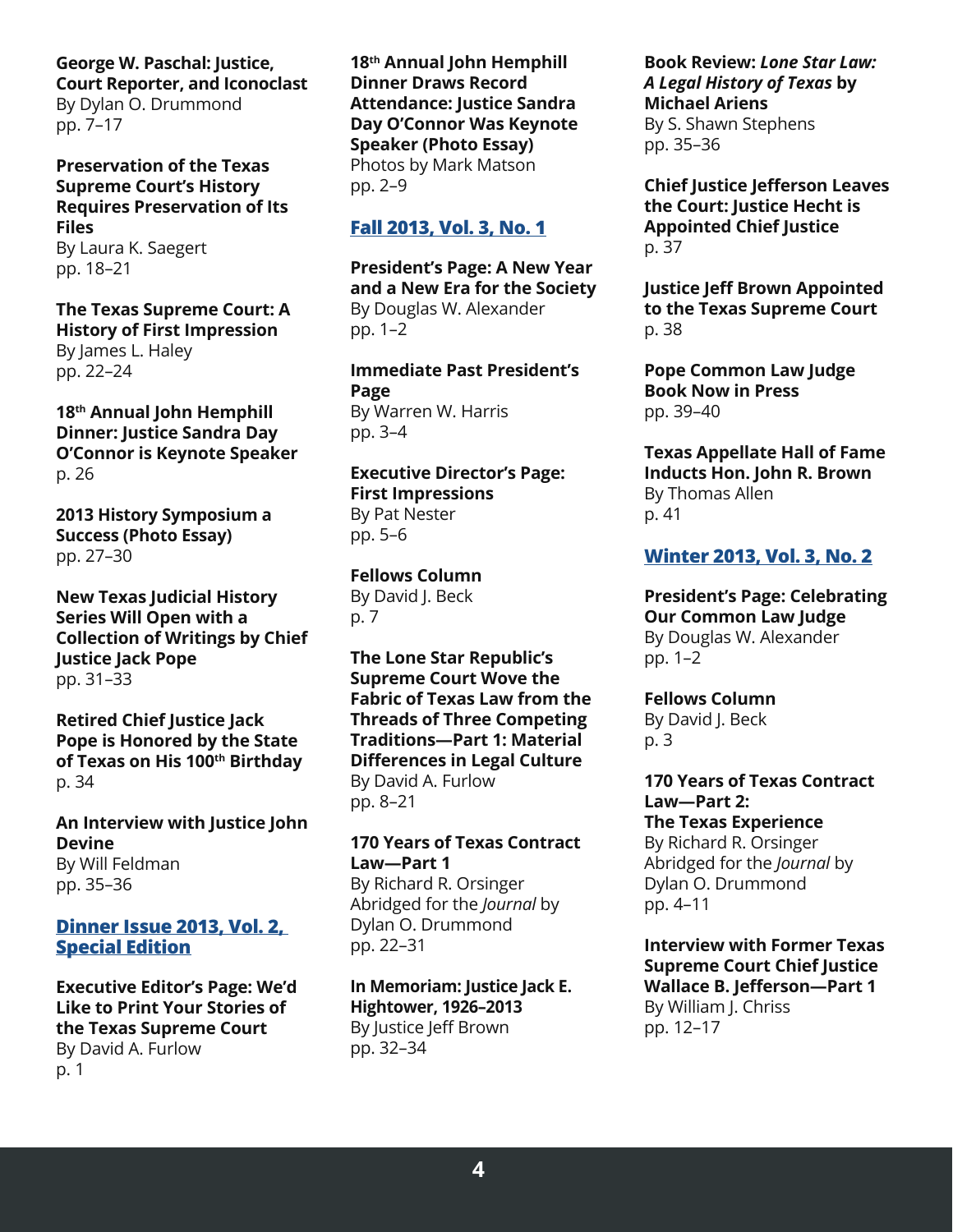## **A Brief History of the** *Journal of the Texas Supreme Court Historical Society*

By Lynne Liberato pp. 18–20

*Journal of the Texas Supreme Court Historical Society,* **Index of Articles by Issue**

Compiled by Marilyn P. Duncan pp. 21–25

*Journal of the Texas Supreme Court Historical Society*, **Index of Articles by Author** Compiled by Marilyn P. Duncan pp. 26–30

**Significant Dates in the History of the Supreme Court of the Republic of Texas** pp. 31–32

**Hecht, Brown Take Oath of Office During Ceremonial Investiture** pp. 33–34

**Chief Justice Jack Pope Shares Advance Copies of New Book with Friends and Colleagues**

By Marilyn P. Duncan; photos by Hannah Kiddoo pp. 35–37

**The Society Takes Over Maintenance of the Texas Supreme Court's Alumni Directory** By Dylan O. Drummond p. 38

**Supreme Court History Book Ends Its First Year with a Holiday Sales Push** By Marilyn P. Duncan

p. 39

**Society's TSHA Joint Session Goes to the Dark Side of Court History** By Marilyn P. Duncan p. 40

**Chief Justice Pope Donates Law Books to New UNT-Dallas Law Library** By Marilyn P. Duncan p. 41

**Calendar of Events** p. 42

## **[Spring 2014, Vol. 3, No. 3](https://www.texascourthistory.org/Content/Newsletters//TSCHS_Journal_Spring_20141.pdf)**

**President's Page: Springing Forward** By Douglas W. Alexander pp. 1–2

**Fellows Column** By David J. Beck, Chair of the **Fellows** p. 3

**The Enduring Legacies of Judge R.E.B. Baylor, Part 1**

By Thomas R. Phillips and James W. Paulsen pp. 4–12

**Letters from Exile, 1864–1865: A Family View of Judge Wesley Ogden** By William W. Ogden pp. 13–20

**Setting the Record Straight: Colbert Coldwell's Quest for Justice** By Colbert N. Coldwell pp. 21–26

**Interview with Former Texas Supreme Court Chief Justice Wallace B. Jefferson—Part 2** By William J. Chriss pp. 27–33

**Non-Trivial Pursuits: Little-Known Facts about the Texas Supreme Court** p. 34

**Special Book Announcement:**  *Common Law Judge* By Marilyn P. Duncan p. 35

**Ambassador Ron Kirk Will Speak at This Year's Hemphill Dinner** p. 36

**Murder and Mayhem on the Texas Supreme Court: TSHA Session Announced** p. 37

**Chief Justice Hecht: A Record for Texas** p. 38

**Benson Wins Southwestern Historical Quarterly Award for Best Article**

By Dylan O. Drummond p. 39

**Calendar of Events** pp. 40 -41

## **[Summer 2014, Vol. 3, No. 4](https://www.texascourthistory.org/Content/Newsletters//TSCHS_Journal_Summer_2014.pdf)**

**President's Page: Thanks for a Great Year!** By Douglas W. Alexander pp. 1–2

**Executive Director's Page: Why You Should Go to a Texas State Historical Association Conference** By Pat Nester pp. 3–4

**Fellows Column: Annual Fellows Dinner, An Evening to Remember (with photo gallery)** By David J. Beck pp. 5–11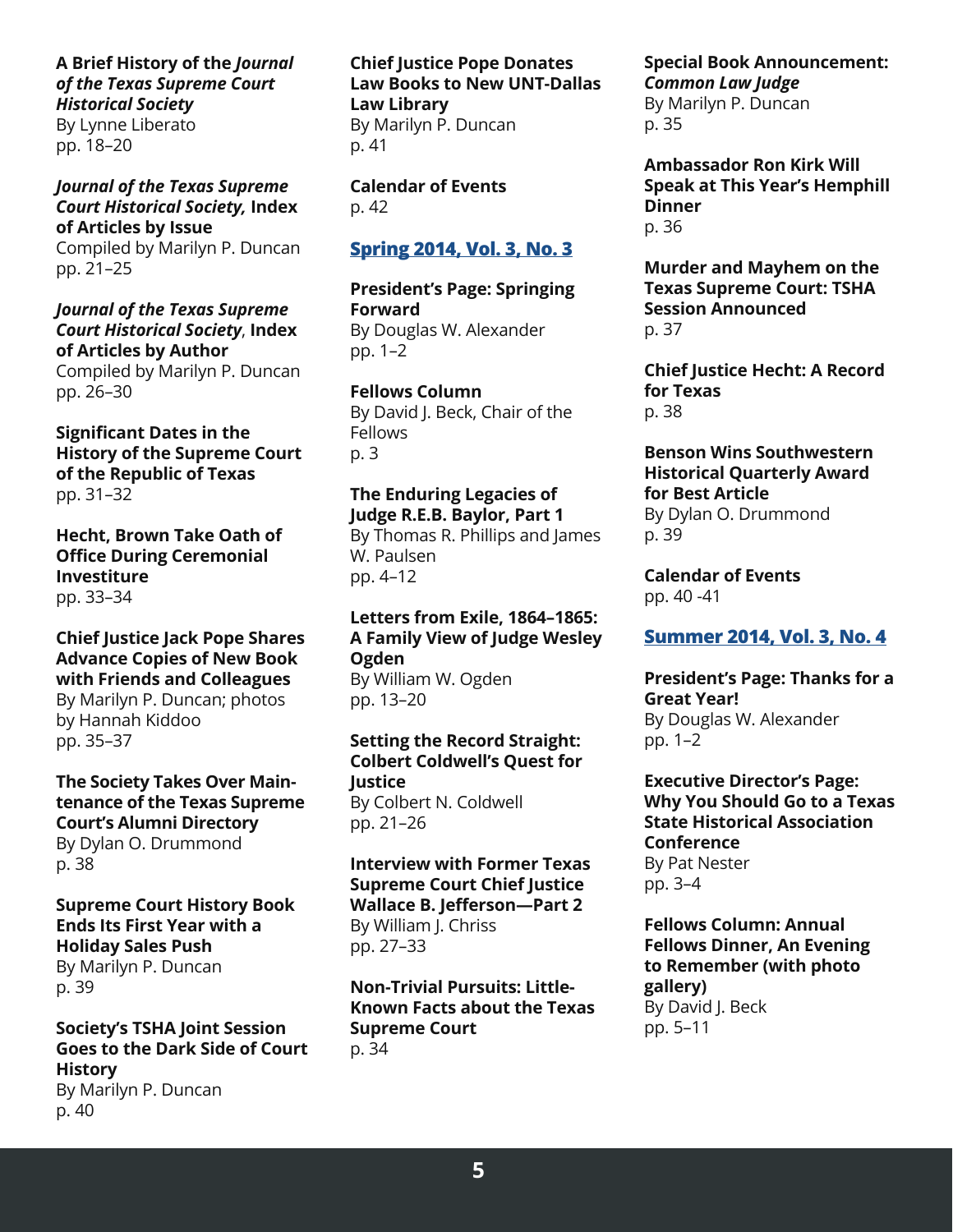#### **The Enduring Legacies of Judge R. E. B. Baylor, Part 2**

By Thomas R. Phillips and James W. Paulsen pp. 12–26

**The Lone Star Republic's Supreme Court Wove the Fabric of Texas Law from the Threads of Three Competing Traditions, Part 2** By David A. Furlow

pp. 27–34

**An Interview with Texas Supreme Court Chief Justice Nathan Hecht** By Jacqueline M. Furlow pp. 35–43

#### **Appellate Oddities**

By Charles G. "Chip" Orr pp. 44–53

**Significant Summer Dates in the History of the Texas Supreme Court, 1837–1982** By Marilyn P. Duncan pp. 54–55

**19th Annual John Hemphill Dinner Will Feature Keynote by Ambassador Ron Kirk, Memorial to Justice Jack Hightower, Pope Awards** pp. 56–57

#### **"Murder and Mayhem" Program Earns High Marks at the Texas State Historical Association's 2014 Annual Meeting**

Story and photos by David A. Furlow pp. 58–60

**Former Chief Justice Wallace Jefferson is Named 2014 Pope Professionalism Award Recipient** p. 61

**Richard Orsinger Doubly Honored: State Bar College Franklin Jones Best CLE Article Award and Texas Bar Foundation Price Memorial Award** pp. 62–63

**Warren Harris Will Receive State Bar's 2014 Gene Cavin Award** p. 64

**In Memoriam: J. Chrys Dougherty, III, May 3, 1915– February 20, 2014** By Marilyn P. Duncan pp. 65–67

**The Court Takes a Historic Trip to Hillsboro** By Dylan O. Drummond p. 68

**SCOTX Takes SXSW!** By Dylan O. Drummond p. 69

**Society President Sports Gnarly Board** By Dylan O. Drummond p. 70

**Chief Justice Jack Pope Celebrates His 101st Birthday** pp. 71–72

**Calendar of Events** p. 73

# **[Fall 2014, Vol. 4, No. 1](https://www.texascourthistory.org/Content/Newsletters//TSCHS_Journal_Fall2014.pdf)**

**President's Page** By Marie R. Yeates p. 1

**Executive Director's Page: State Bar's 75th Is Cause for Celebration** By Pat Nester pp. 2–3

**Fellows Column: Highlights from the Reenactment of**  *Sweatt v. Painter***, June 27, 2014 (photo gallery)** By David J. Beck pp. 4–6

**Executive Director's Page: Help Us Save and Share History** By David A. Furlow pp. 7–8

**Election Hustle: The Flimflam, Fraud, and Flight of Justice Yarbrough** By Judge Mark Davidson pp. 9–19

**Murder and Mayhem on the Texas Supreme Court: The Shocking Death of Justice William Pierson and the Evolution of the Insanity Defense in Texas** By Gary M. Lavergne pp. 20-29

#### **On Trial: Reasonable Doubt and the Rights of the Juvenile Offender**

By Rachel Palmer Hooper pp. 30–37

#### **The Making of a Hemphill Dinner** Narrative and photos by David

A. Furlow pp. 38–41

# **An Evening in Pictures: Scenes from the Nineteenth Annual John Hemphill Dinner**

Compiled by Marilyn P. Duncan pp. 42–47

**Hard Times: A Short List of Violent Episodes in the Life of the Texas Supreme Court** By Marilyn P. Duncan pp. 48–49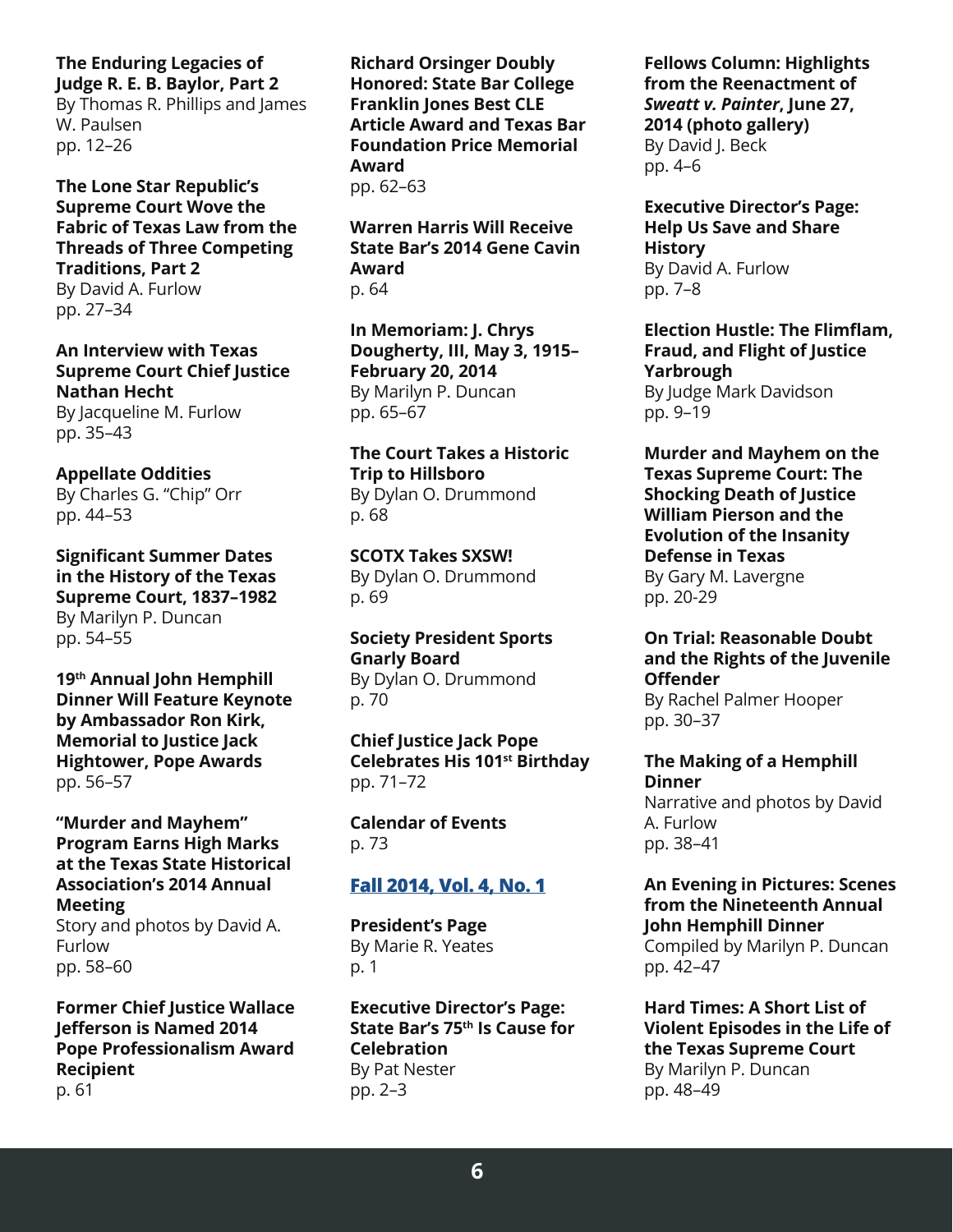**For the Record: Significant Autumn Dates in the History of the Nineteenth Century Texas Supreme Court** p. 50

**Historian James Haley Speaks at State Bar Annual Meeting** By Marilyn P. Duncan p. 51

**Phillips Elected to Texas State Historical Association Board** By Marilyn P. Duncan p. 52

**Former Chief Justice Wallace Jefferson Will Receive Texas Appleseed's Good Apple Award** By Marilyn P. Duncan p. 53

**The Hon. James A. Baker and the Hon. William L. Garwood Are Inducted into the Texas Appellate Hall of Fame** By Marilyn P. Duncan

p. 54

**Calendar of Events** pp. 55–56

## **[Winter 2014, Vol. 4, No. 2](https://www.texascourthistory.org/Content/Newsletters//TSCHS_Journal_Winter_2014.pdf)**

**President's Page** By Marie Yeates pp. 1-2

**Fellows Column** By David J. Beck p. 3

**Executive Editor's Page: The Republic of Texas Lives On...** By David A. Furlow pp. 4-6

**The Toughest Bar in Texas: The Alamo Bar Association, Est. 1836** By Dylan O. Drummond pp. 7-18

**The Constitution of the Republic of Texas** By William J. Chriss pp. 19-22

**The Lone Star Republic's Supreme Court Wove the Fabric of Texas Law from the Threads of Three Competing Legal Traditions—Part 3: The Scotch-Irish, Born Fighting** By David A. Furlow pp. 23-44

**Bi-Annual Historical Society Course Set for May** By Lynne Liberato pp. 45-46

**Calendar of Events** pp. 47-48

**Chronological Index of Articles by Issue, Fall 2011— Fall 2014** pp. 49-57

**Index of Articles by Author, Fall 2011—Fall 2014** pp. 58-65

## **[Spring 2015, Vol. 4, No. 3](https://www.texascourthistory.org/Content/Newsletters//TSCHS_Journal_Spring2015.pdf)**

**President's Page** By Marie Yeates p. 1

**Fellows Column** By David J. Beck pp. 2-3

**Executive Editor's Page: Learning from the Constitution** By David A. Furlow pp. 4-5

**Magna Carta at 800: How a Medieval Charter Shaped American Law** By Justice Eva Guzman and Andrew Buttaro pp. 6-15

**On Thursday, June 18, 2015, TSCHS's Panel of Judges and Historians Will Examine Magna Carta's Rule of Law Legacy in Its 800th Year**  By David A. Furlow pp. 16-17

**Six Constitutions Over Texas: Law and Political Identity in Texas, 1845-1861** By William J. Chriss pp. 18-29

**Texas in Mexico's Constitutional Order** By Jesús F. de la Teja pp. 30-36

**No One Knows What the Texas Constitution Is** By Jason Boatright pp. 37-52

**Law and Order in Texas** By Rachel Palmer Hooper pp. 53-58

**Introduction to Researching Texas Constitutional History Online**

By Justice Michael Massengale pp. 59-60

**Interview with First Court of Appeals Justice Michael Massengale about the Texas Constitution History Blog** By David A. Furlow pp. 61-64

**Supreme Court History Course Expands Subject Matter - Society-Sponsored Seminar Set for May** By Lynne Liberato pp. 65-66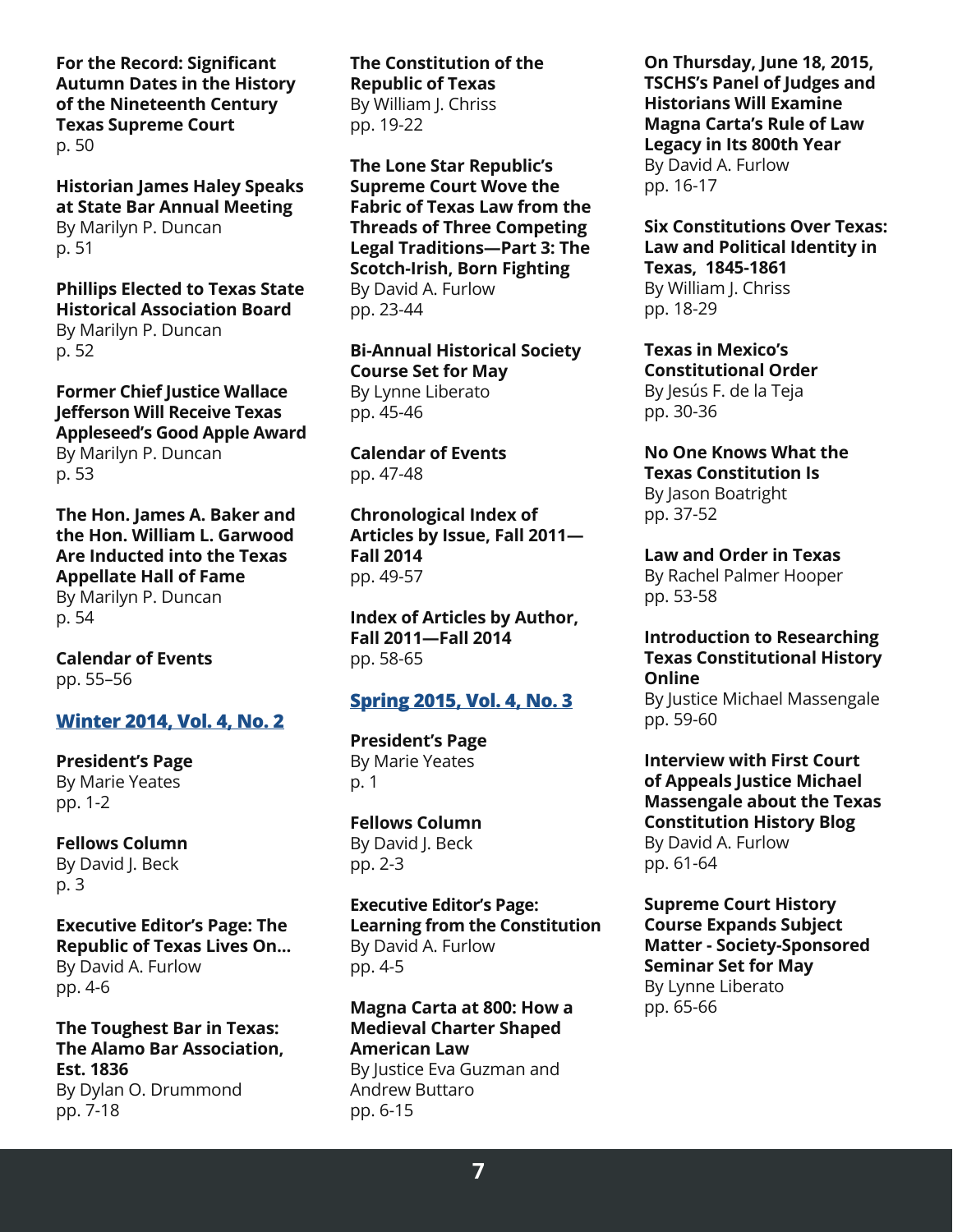## **Society's March 6 TSHA Joint Session Will Explore the History of Texas School Prayer Litigation**

By David A. Furlow pp. 67-69

**Members Are Invited to Attend H.W. Brands Talk and Ransom Center Tour on March 27** By David A. Furlow pp. 70-71

**Reenactment of** *Johnson v. Darr* **Marks the Ninetieth Anniversary of the Historic All-Woman Texas Supreme Court**

By Elizabeth Furlow pp. 72-75

**Former Texas Supreme Court Justice Greg Abbott Sworn-In as 48th Governor of Texas** By Dylan O. Drummond p. 76

#### **Chief Justice Hecht Delivers His First State of the Judiciary Address**

By Dylan O. Drummond p. 77

**Justice Debra Lehrmann and the Court Host the Uniform Law Commission** By Dylan O. Drummond p. 78

**Lone Star Legal Aid Establishes Hall of Heroes** By Dylan O. Drummond p. 79

**Beck Appointed to UT Board of Regents** By Dylan O. Drummond p. 80

**Calendar of Events** pp. 81-83

## **[Summer 2015, Vol. 4, No. 4](https://www.texascourthistory.org/Content/Newsletters//TSCHS%20Journal%20Summer%202015.pdf)**

**Letter from the Outgoing President** By Marie R. Yeates pp. 1-2

**Message from the 2015-16 President** By Ben L. Mesches pp. 3-4

**Executive Director's Page: Why You Should Go to a Texas State Historical Association Conference** By Pat Nester pp. 5-6

**Fellows Column** By David I. Beck pp. 7-8

**Photo Highlights from the Third Annual Fellows Dinner - May 7, 2015 - Blanton Museum of Art, Austin, Texas** Photos by Mark Matson pp. 9-14

**Executive Editor's Page: Five Centuries of Evolving Women's Rights in Texas** By David A. Furlow pp. 15-17

**Reflections on the Texas Equal Rights Amendment** An Essay by Lynne Liberato pp. 18-19

**No Pawn in a Game of Thrones: Queen Isabella of Castile Set a Lasting Precedent for Texas Women** By David A. Furlow pp. 20-24

**Peter Gray: The Difference One Person Can Make** By Laura Gibson pp. 25-34

#### **Winning the Archive War: Angelina Eberly Takes Her Shot** By DeJean Miller Melton

pp. 35-50

**Family Remembrances and the Legacy of Chief Justice Hortense Sparks Ward** By Linda C. Hunsaker pp. 51-61

**They Would Not Be Denied: The Texas State Archives Preserves the History of the Struggle for Women's Suffrage** By Anna M. Reznik pp. 62-72

**Remembering the Remarkable Judge Sarah T. Hughes** By Judge Elizabeth Ray

pp. 73-76

**Excerpts from** *Rough Road to Justice: The Journey of Women Lawyers in Texas* By Betty Trapp Chapman pp. 77-84

*Ad Astra per Aspera* **("A Rough Road Leads to the Stars") Book review:** *Rough Road to Justice: The Journey of Women Lawyers in Texas* By Judge Sylvia A. Matthews pp. 85-86

**Jury Service: A Milestone for Women's Rights in Texas** By Sarah A. Duckers pp. 87-90

**Sandra Day O'Connor Set a Precedent** By Sharon E. Beck pp. 91-95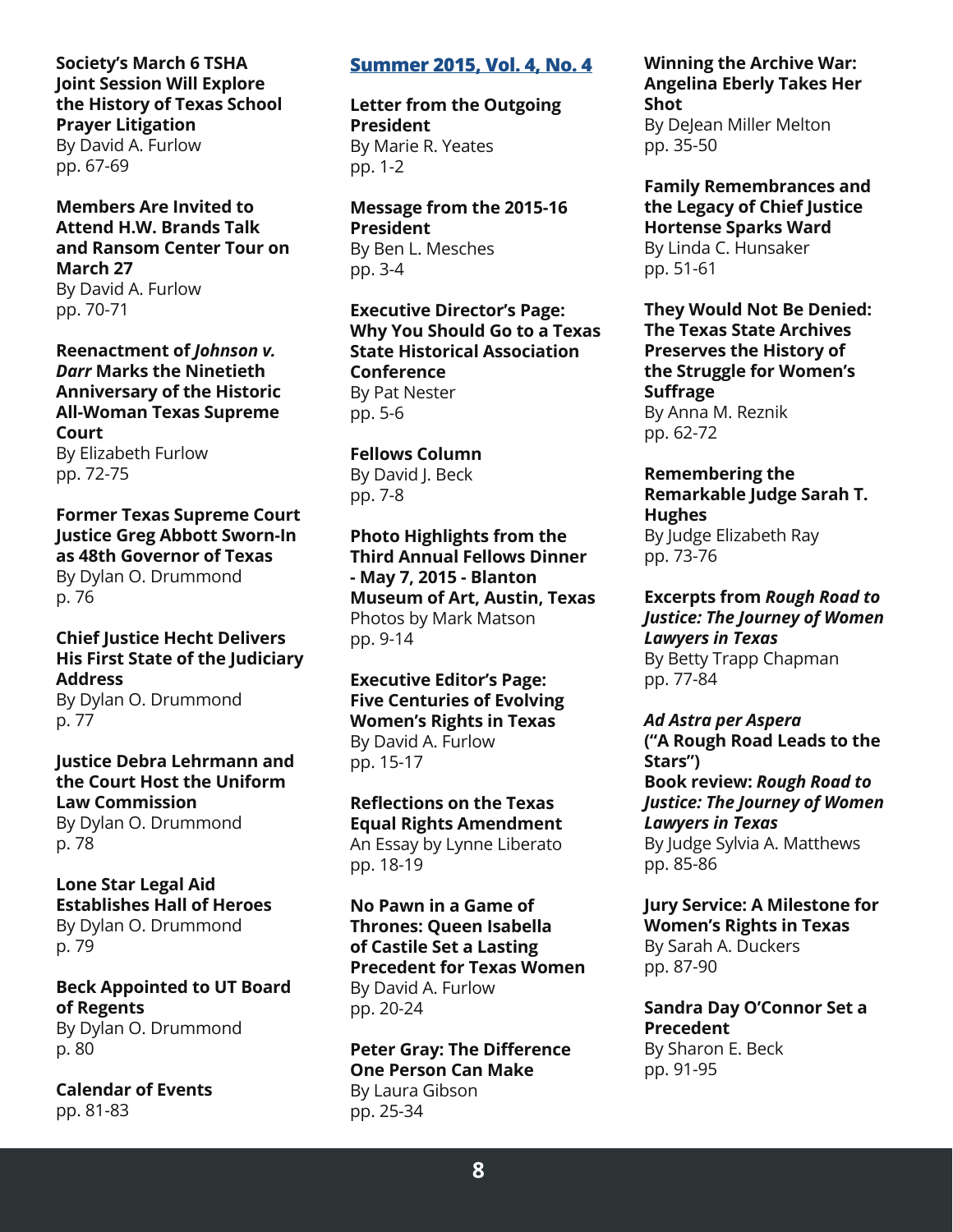# **Preserving the Oral History of State Bar Leadership**

By JoAnn Storey p. 96

**Hortense Sparks Ward's Spirit Shines on Through the University of Texas Center for Women in Law** By Linda Bray Chanow pp. 97-102

**Archaeologists, Archivists, Assistant District Clerks, and Historians: An Executive Editor's Gratitude**

By David A. Furlow pp. 103-105

#### **U.S. Senator John Cornyn Will Keynote Society's Twentieth Annual John Hemphill Dinner on September 11**

By Marilyn P. Duncan pp. 106-107

**Society Hosts Second Biennial Symposium on the History of Texas Jurisprudence** By Dylan O. Drummond

Photos by David C. Kroll pp. 108-109

**SCOTX Justices Eva Guzman and Debra Lehrmann Join Chief Justice Nathan Hecht in Celebrating Texas Female Judges' Day at the Capitol** By Dylan O. Drummond pp. 110-111

## **The Society's Program "Magna Carta's Eight Hundred Year Legacy" Filled the Conference Hall at the State Bar Annual Meeting**

By David A. Furlow pp. 112-113

**Society Debuts YouTube Channel, Posts Never-Before-Seen Court Content** By Dylan O. Drummond pp. 114-115

**Texas Legislature Funds the Texas Digital Archive** By David A. Furlow p. 116

**The** *Journal* **Grants Reprints and Provides Speakers** By David A. Furlow p. 117-118

**Perhaps for the First Time Ever, Court Clears Its Docket** By Dylan O. Drummond p. 119

**2015 BA Breakfast** By Dylan O. Drummond p. 120

**Calendar of Events** pp. 121-125

# **[Fall 2015, Vol. 5, No. 1](https://www.texascourthistory.org/Content/Newsletters//TSCHS%20Journal%20Fall%202015.pdf)**

**Letter from the President** By Ben L. Mesches p.1

**Executive Director's Page: Bon Voyage to a Top-Flight Professional** By Pat Nester pp. 2-3

**Fellows Column** By David J. Beck pp. 4-5

**Executive Editor's Page: A Fire Bell in the Night: Slavery in Texas** By David A. Furlow pp. 6-7

*Essay:* **In Texas, History of Slavery Unique—But Not "Brief"** By Daina Ramey Berry pp. 8-10

**Legacies of Justice: Shedrick Willis, Nicholas Battle, and the Rule of Law** By Wallace B. Jefferson, Chief Justice (ret.) pp. 11-13

**Theodora Hemphill's Guide to the Texas Constitution, Part 1** By David A. Furlow pp. 14-26

**The Justices Devine** By Lynne Liberato pp. 27-29

**Slavery and the Texas Revolution** By William J. Chriss pp. 30-35

**Celia's Manumission and the Alcalde Court of San Felipe de Austin** By Michael Rugeley Moore pp. 36-48

**Slaves, Reconstruction, and the Supreme Court of Texas** By Robert B. Gilbreath pp. 49-53

**John N. Johnson: Crusader for Justice** By John G. Browning pp. 54-56

**Book Review:** *Joe, the Slave Who Became an Alamo Legend* By Bryan McAuley pp. 57-58

**Reintroducing a Gem of Antebellum Texas History:**  *The Laws of Slavery in Texas* By Marilyn P. Duncan pp. 59-62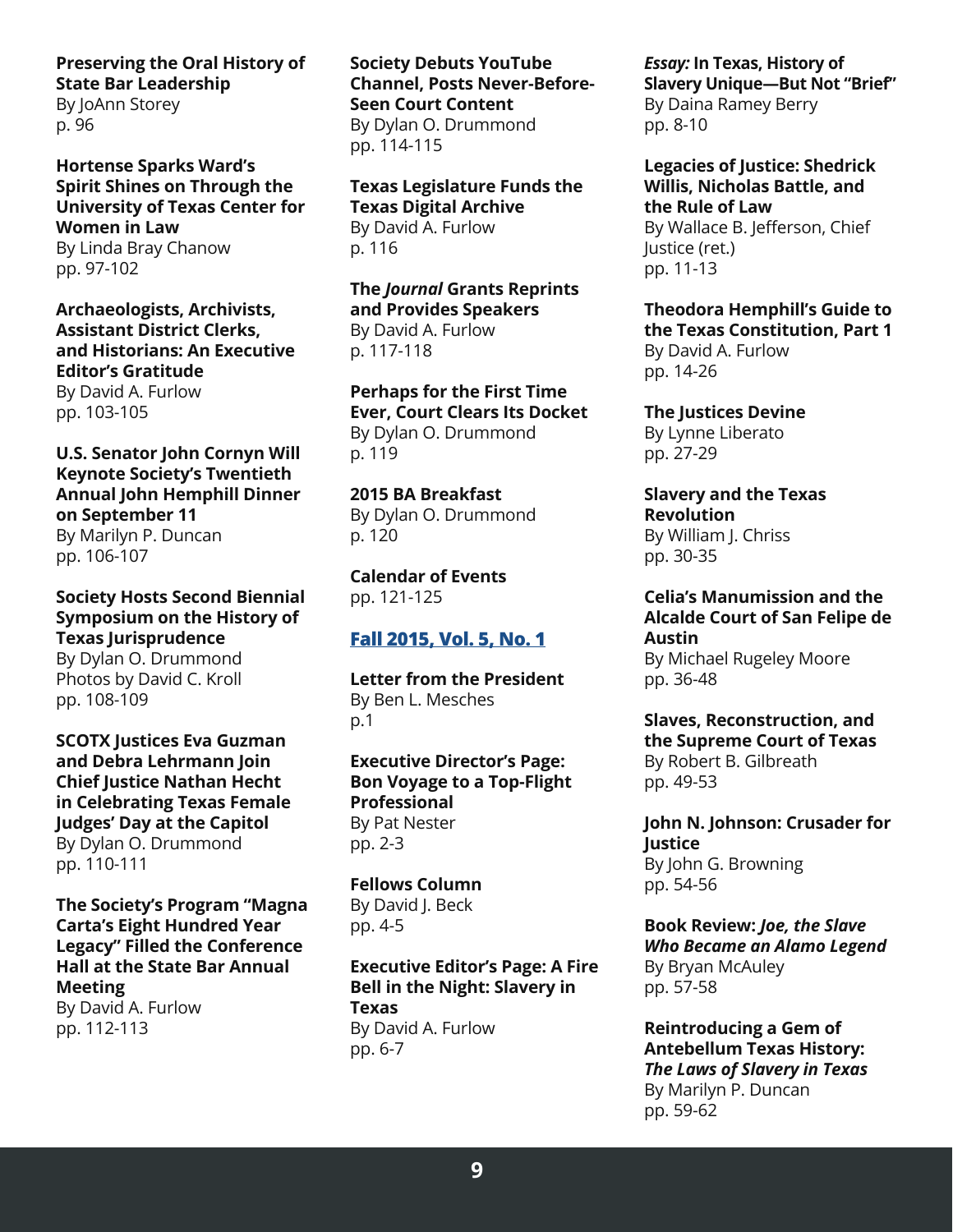# **20th Annual John Hemphill Dinner: Senator John Cornyn Was the Featured Speaker**

By Marilyn P. Duncan pp. 63-68

**"Knowledge is Power": Chief Justice Nathan Hecht Celebrates the Centennial of the Harris County Law Library** By David A. Furlow pp. 69-76

**Haley Spoke at the Star of the Republic Museum October 24** By David A. Furlow p. 77

**Haley Speaks at General Land Office SAVE TEXAS HISTORY Symposium November 14**

By David A. Furlow pp. 78-80

**Frank de la Teja to Speak at October 28 Board Meeting** By David A. Furlow pp. 81-83

**Texas State Historical Association Annual Meeting First Announcement** By David A. Furlow pp. 84-85

**The Society Rides the Circuit with Its Magna Carta Program** By David A. Furlow pp. 86-87

**Texas Digital Archive Will Include Texas Supreme Court 1841-1870 Records**

By David A. Furlow p. 88

**Calendar of Events** pp. 89-92

# **[Winter 2016, Vol. 5, No. 2](https://www.texascourthistory.org/Content/Newsletters//TSCHS_Journal_%20Winter_%202016.pdf)**

**Letter from the President** By Ben L. Mesches pp. 1-2

**Executive Director's Page: Introducing Our New Archivist Extraordinaire** By Pat Nester pp. 3-4

**Fellows Column** By David J. Beck pp. 5-6

**Executive Editor's Page: Oil and Gas: A** *Giant* **Impact on Texas Law** By David A. Furlow pp. 7-9

**Busted: A History of Bankruptcy and Insolvency in the Oil and Gas Industry** By Charles A. Beckham, Jr. pp. 10-24

**How Texas Law Promoted Shale Play Development** By Bill Kroger, Jason Newman, Ben Sweet, and Justin Lipe pp. 25-36

**The Texas Railroad Commission —The First OPEC** By Mitchell E. Ayer pp. 37-45

**The History of Mexican Oil and Gas Law from the Conquistadors' Conquest until 1914** By Vincent R. Ryan, Jr. pp. 46-56

**Theodora Hemphill's Guide to theTexas Constitution, Part II** By David A. Furlow pp. 57-71

#### **Unraveling a Mystery: Who Was Texas's First African-American Attorney?**

By John G. Browning and Chief Justice Carolyn Wright pp. 72-81

**In Memoriam: Joseph D. Jamail, Jr., 1925-2015** By Marilyn P. Duncan pp. 82-83

**Beck Recognized for Lifetime of Excellence in Advocacy** By Charles B. McFarland pp. 84-86

**Supreme Court Establishes Texas Commission to Expand Civil Services** By Dylan O. Drummond p. 87

**Texas History Podcasts Offer Listeners Another Great Way to Learn about Texas's Past** By Dylan O. Drummond pp. 88-89

**Jim Haley Shares Supreme Court Stories at the GLO** *Save Texas History* **Symposium** By David A. Furlow pp. 90-93

**Fall 2015 Board Meeting Featured a Talk by Dr. Frank de la Teja and Tour of the Texas State Cemetery** By David A. Furlow pp. 94-97

**What Wings They Were: The Case of Emeline** By Laura Gibson pp. 98-101

**This March, the Society Examines the Restatement and Reformation of Texas Law** By David A. Furlow pp. 102-103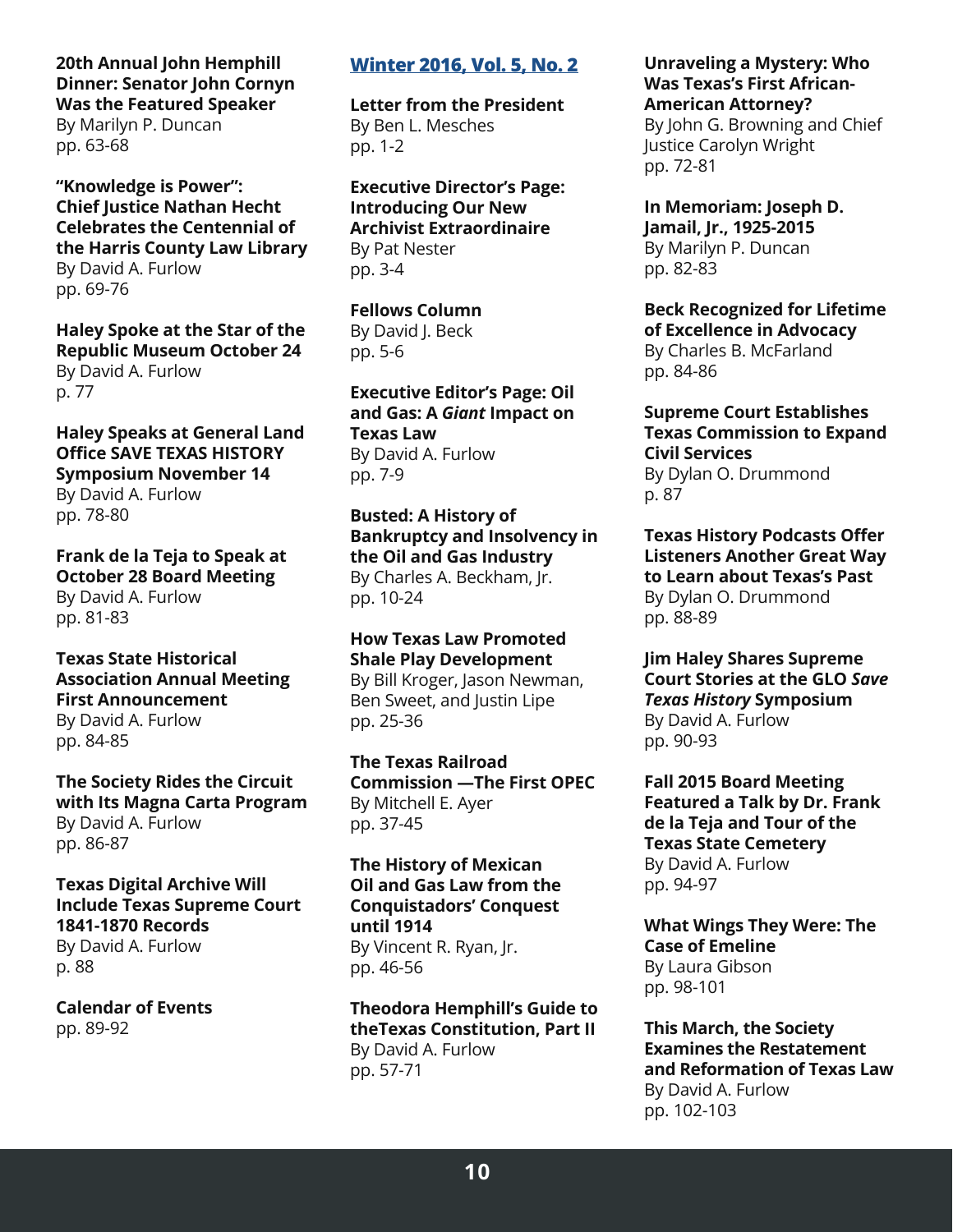## **Update: Texas State Library and Archives' Texas Digital Archive Continues to Grow**

By David A. Furlow pp. 104-106

**The Houston Bar Association Teach Texas Committee Seeks Volunteers to Teach the Taming Texas Project** By Warren W. Harris pp. 107-108

**Calendar of Events** pp. 109-114

## **[Spring 2016, Vol. 5, No.3](https://www.texascourthistory.org/Content/Newsletters//TSCHS_Journal_Spring_2016.pdf)**

**Letter from the President** By Ben L. Mesches pp. 1-2

**Executive Director's Page: My Annual "You Should Go" Column** By Pat Nester pp. 3-4

**Fellows Column** By David J. Beck pp. 5-6

**Executive Editor's Page: Procedure, Progress, and Plurality of Opinion** By David A. Furlow pp. 7-10

**Judge Benjamin Cromwell Franklin, the First Judge in the Republic of Texas** By Justice Ken Wise pp. 11-19

**Answering the Call in the Wilderness: Establishment of the Texas Office of Court Administration** By David Slayton pp. 20-25

**Stephen F. Austin's Alcalde Codes: The Surprising Origin of Texas Law** By Jason Boatright

pp. 26-36

**The History of Texas Civil Procedure** By William V. Dorsaneo, III pp. 37-46

**Odious Blots upon the Pure and Exalted Judicial Annals: Revisiting Texas Supreme Court Precedent by Historical Era** By Dylan O. Drummond pp. 47-58

#### **Theodora Hemphill's Guide to the Texas Constitution, Part III**

By David A. Furlow pp. 59-66

**A Tribute to Harry Reasoner** By Barrett H. Reasoner pp. 67-70

**In Memoriam: Joseph W. McKnight, 1925-2015** By Marilyn P. Duncan pp. 71-72

**Ivy-League Edicts and Bovine Mandates: A Quick History of the** *Bluebook* **and the**  *Greenbook* By Dylan O. Drummond pp. 73-76

**"Returning Now to Yesteryear"— McCarthy's Historical Musings** p. 77

**History on Demand: Modern Technology Brings Historic Works Within Reach** By Dylan O. Drummond pp. 78-79

**Taming Texas Book and Judicial Civics and History Project Launched This Spring** By Marilyn P. Duncan pp. 80-83

**Reenactment of Oral Argument before the All-Woman Texas Supreme Court:** *Johnson v. Darr* By David A. Furlow pp. 84-86

**Former U.S. Solicitor General Paul Clement Will Keynote Hemphill Dinner** By Marilyn P. Duncan p. 87

**2016 TSHA Annual Meeting: Distinguished Panel Examines Restatement and Revolution** By David A. Furlow pp. 88-90

**Baker Botts's History and Archives Spotlighted at the Society's Spring 2016 Meeting** By David A. Furlow pp. 91-95

**Harry Reasoner Honored with Anti-Defamation League's Jurisprudence Award** p. 96

**Texas Supreme Court Holds Argument at Baylor Law School** p. 97

**Calendar of Events** pp. 98-101

## **[Summer 2016, Vol. 5, No. 4](https://www.texascourthistory.org/Content/Newsletters//TSCHS%20Journal%20Summer%202016%20Vol%205%20No%204.pdf)**

**Immediate Past President's Farewell** By Ben L. Mesches p. 1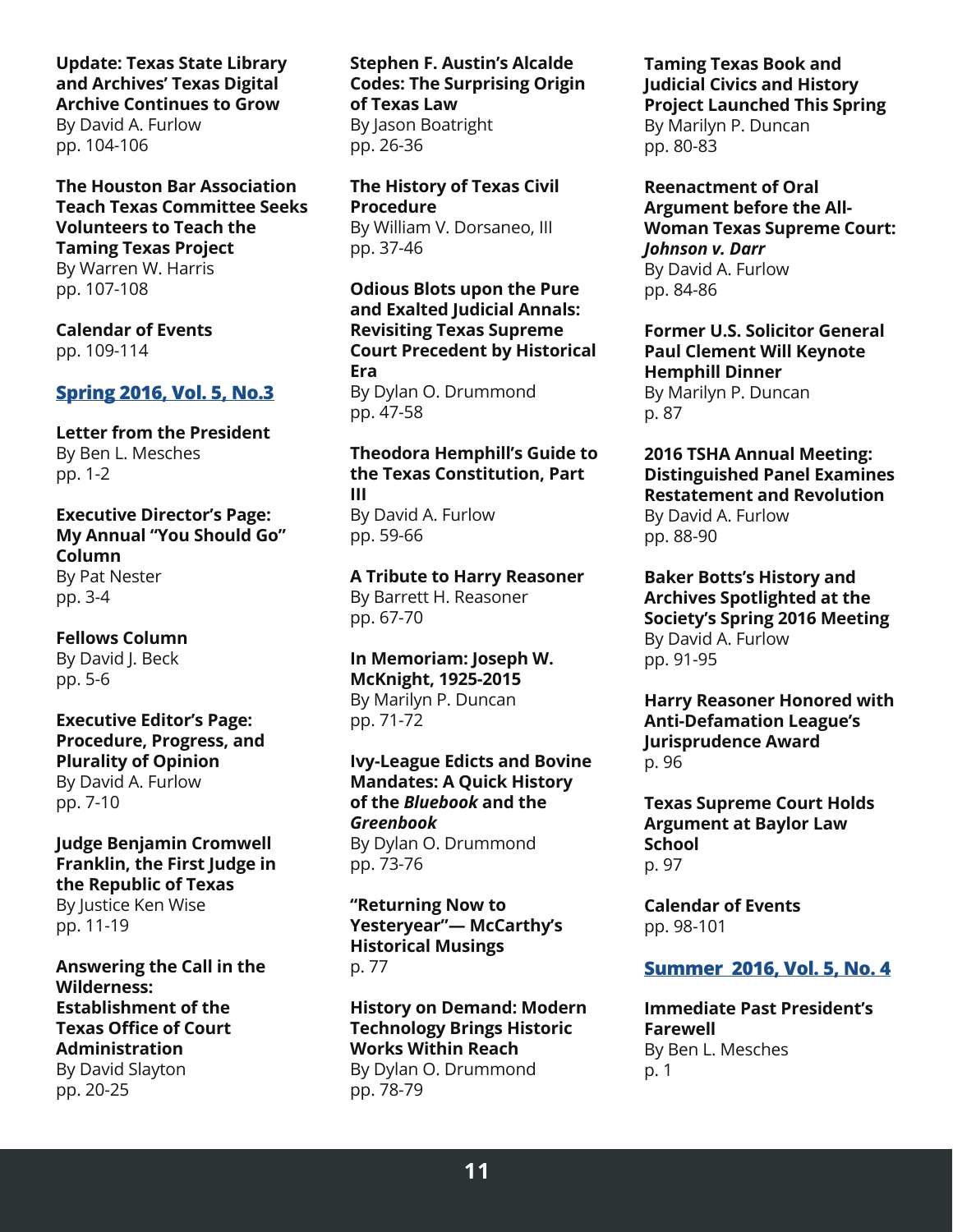**Message from the Incoming President**

By Macey Reasoner Stokes pp. 2-3

**Executive Director's Page: In Praise of History's Legal Guardians** By Pat Nester pp. 4-6

**Fellows Column** By David I. Beck pp. 7-8

**Executive Editor's Page: The Rules of the Game** By David A. Furlow pp. 9-11

**Clearing the Docket** By Chief Justice Nathan L. Hecht pp. 12-15

**The American Law Institute: Stating, Restating, and Shaping American Law Since 1923** By Justice Evelyn Keyes pp. 16-23

**"Justice for All Men":** *Clarence Borel v. Fibreboard Paper Products Corporation***, the Landmark Case in Asbestos Litigation**

By Robert J. Robertson and Robert Q. Keith pp. 24-33

## **A Brief History of the Texas Supreme Court Clerk's Office**

By Tiffany S. Gilman and Blake Hawthorne pp. 34-41

**The Evidence Playbook** By Rachel Hooper pp. 42-50

# **Theodora Hemphill's Guide to the Texas Constitution, Part**

**IV** By David A. Furlow pp. 51-67

**Book Review:** *Edmund J. Davis: Civil War General, Republican Leader, Reconstruction Governor* By Patrick Judd pp. 68-69

**Andrea White's Book** *Emeline* **Tells a Wonderful Story** By Laura Gibson pp. 70-72

**Texas's Constitutional History Begins Not in 1836 But in 1824 A review of Manuel González Oropeza's and Jesús Francisco de la Teja's** *Actas del Congreso Constituyente de Coahuila y Texas de 1824 a 1827*  By David A. Furlow pp. 73-78

**In Memoriam: Karen R. Johnson, 1944-2016** p. 79

**Former U.S. Solicitor General Paul Clement Will Keynote Hemphill Dinner** pp. 80-81

**All-Woman Court Ruled the State Bar Annual Meeting** By David A. Furlow pp. 82-89

**DAR Honors Judge Mark Davidson's Preservation of Texas's Courthouse History** By David A. Furlow pp. 90-93

*Justice Bob Gammage's Son Sworn-In to the Bar* p. 94

*Miranda***: More than Words the Fiftieth Anniversary of the Ruling in** *Miranda v. State of Arizona* By Carmen Roe pp. 95-97

**HBA President Gibson Recognizes Teach Texas Committee Leaders**  pp. 98-100

**Houston Bar Receives State Bar's Star of Achievement Award for Teach Texas** By Lynne Liberato pp. 101-102

*Barbarians Rising***: Interview with David Furlow** By TSCHS Journal Staff pp. 103-108

**Calendar of Events** pp. 109-112

# **[Fall 2016, Vol. 6, No. 1](https://www.texascourthistory.org/Content/Newsletters//TSCHS_Fall_2016.pdf)**

**Message from the President** By Macey Reasoner Stokes pp. 1-2

**Fellows Column**

By David J. Beck pp. 3-4

**Executive Editor's Page: "On a Sea without a Compass": Election, Politics, War and Legal History** By David A. Furlow pp. 5-10

**The Colonel Versus the Judge** By Judge Mark Davidson & Kent Rutter pp. 11-21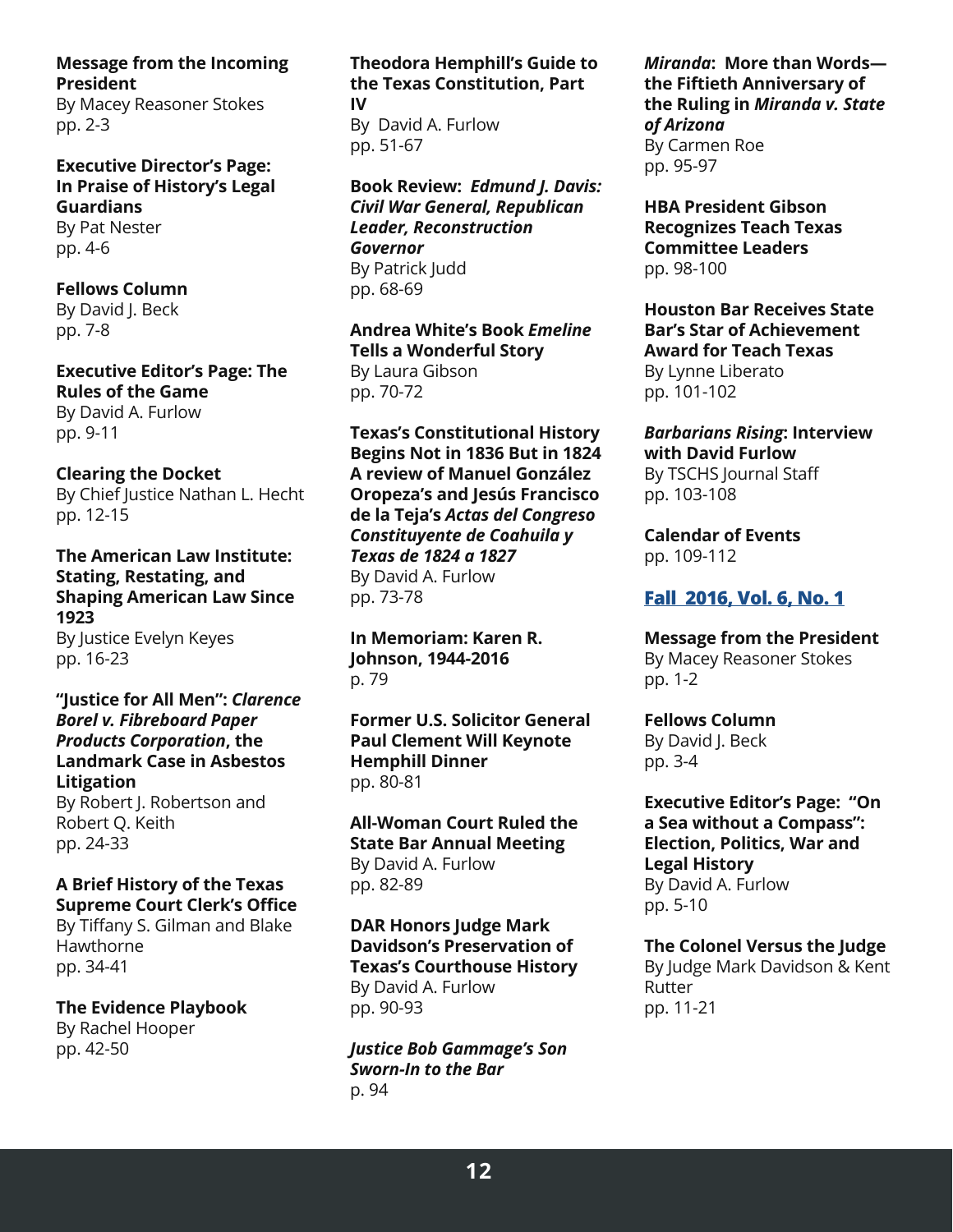**Revisiting Historic Election Law in a Modern Constitutional Challenge:**  *Cotham v. Garza***, 805 F. Supp. 389 (S.D. Tex. 1995)** By W. Mark Cotham pp. 22-37

*Ferguson v. Maddox***: Impeachment, Politics, and the Texas Supreme Court** By Horace P. Flatt pp. 38-47

**In Memoriam: Justice Barbara Culver Clack, 1926-2016** By Osler McCarthy pp. 48-50

**In Memoriam: Hans Wolfgang Baade, 1929-2016** By Marilyn P. Duncan pp. 51-52

**Many Thanks to Our Summer Archives Intern, Victoria Clancy!** By Caitlin Bumford pp. 53-54

**We're All Coahuiltexanos Now** By David A. Furlow pp. 55-61

**On the Road Again, from El Paso to Houston** By David A. Furlow pp. 62-66

**Thank You, Mary Sue Miller** By David A. Furlow p. 67

**The Journey of the American Ulysses: A Review of H. W. Brands's Biography,** *The Man Who Saved the Union: Ulysses Grant in War and Peace* By Marie R. Yeates and John F. McInerny pp. 68-72

**William J. Boyce and John H. Torrison with John DeMers:**  *Miss Fortune's Last Mission: Uncovering a Story of Sacrifice and Survival* Book review by David A. Furlow pp. 73-76

**21st Annual John Hemphill Dinner: Hon. Paul Clement Was the Featured Speaker** By Marilyn P. Duncan Photos by Mark Matson pp. 77-82

**Bill Chriss Receives the 2016 Chief Justice Pope Award for Integrity, Professionalism** By Marilyn P. Duncan pp. 83-84

**BA Breakfast Brings Court Colleagues Together for Annual Reunion** By Amy Warr pp. 85-86

**2016 Inductees to Texas Appellate Hall of Fame Announced** By Jackie Stroh pp. 87-88

**GLO's Save Texas Symposium Remembers the Alamo in a New Light** By Pat Nester pp. 89-93

**Harris County Law Library Awarded for Centennial Historical Program** By David A. Furlow p. 94

**Haley Shares History of Texas Law and Courts at AAAL Annual Meeting** p. 95

**Calendar of Events** pp. 96-99

# **[Winter 2017, Vol. 6, No. 2](https://www.texascourthistory.org/Content/Newsletters//TSCHS_Winter_13117.pdf)**

**Message from the President** By Macey Reasoner Stokes pp. 1-2

**Executive Director's Page: Where We Are Depends on Where We've Been** By Pat Nester pp. 3-4

**Fellows Column** By David J. Beck pp. 5-6

**Executive Editor's Page: Let's Get Familiar** By David A. Furlow pp. 7-11

#### **A Tribute to Professor Joseph W. McKnight, Father of Texas Family Law**

Introduction by Chief Justice Nathan L. Hecht • "Spanish Concepts in Texas Law of the Family, Succession, and Civil Procedure" by Joseph W. McKnight pp. 12-18

**Mediation as a Protective Tool in Custody Disputes: The Legacy of** *In re Lee* By Justice Debra H. Lehrmann pp. 19-26

**Tracing Commingled Funds in Divorce: Development of the Law and the Practice** By Richard R. Orsinger pp. 27-33

**Women and the Origins of Texas Family Law** By Elizabeth York Enstam pp. 34-46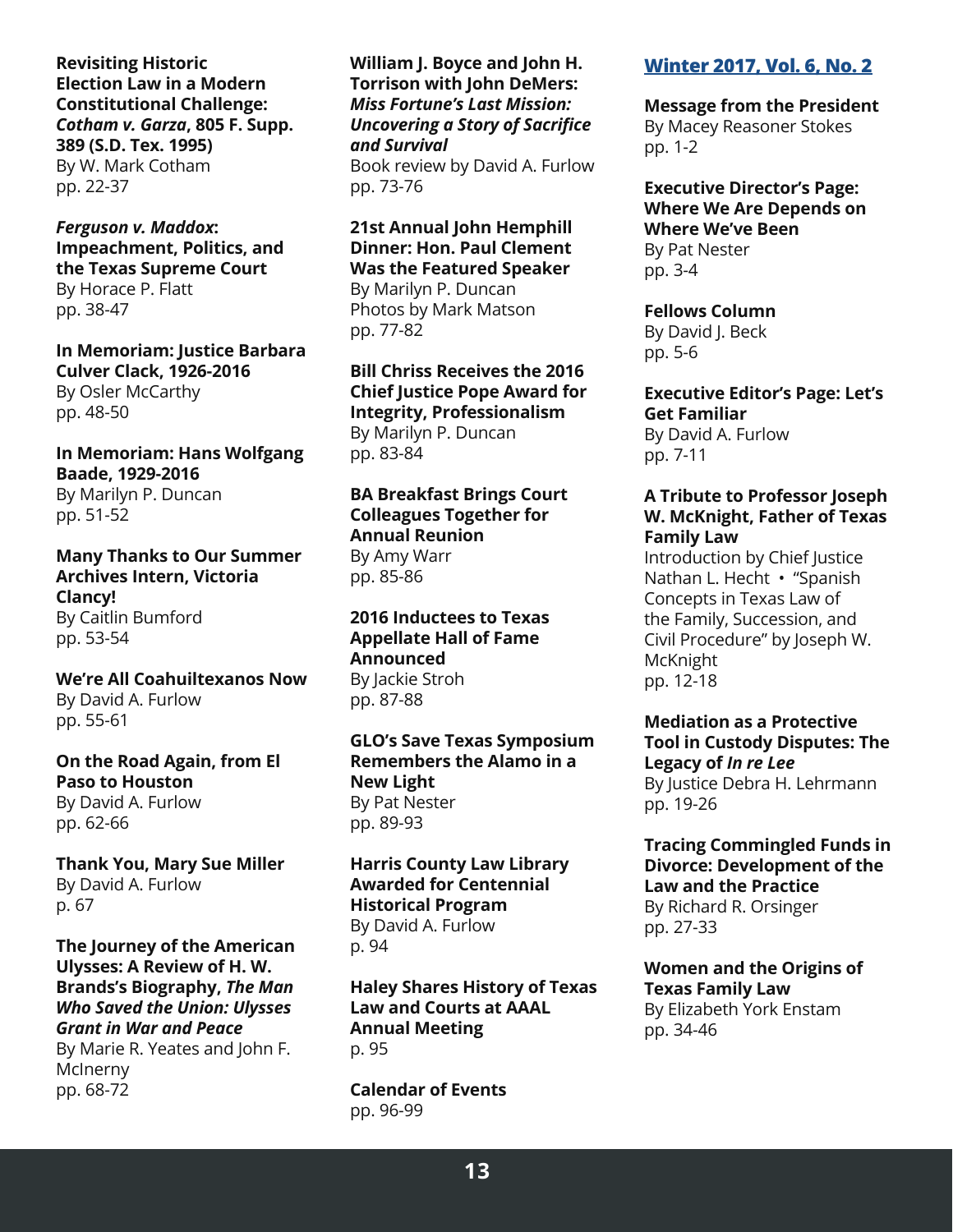**A Texas Case in the U.S. Supreme Court** By Jani Maselli Wood pp. 47- 52

**Thechas to Texas: The History of Our Word** By Justice Jason Boatright pp. 53-60

**Andrew J. Torget's** *Seeds of Empire: Cotton, Slavery, and the Transformation of the Texas Borderlands, 1800-1850* Book review by James P. Bevill pp. 61-62

**William Dusinberre's** *Slavemaster President: The Double Career of James Polk* Book review by Patrick Judd

pp. 63-65

*My Beloved World***, by Sonia Sotomayor, Associate Justice, U.S. Supreme Court** Book review by Lauren Brogdon pp. 66-69

**Carol Dawson and Roger Allen Polson's** *Miles and Miles of Texas: 100 Years of the Texas Highway Department* A book review by David A.

Furlow pp. 70-72

**Society Members: Register for This Special CLE Event!** pp. 73-74

**High Court Justice Serves on Hays County Jury** By Dylan O. Drummond pp. 75-76

**Texas Court of Criminal Appeals Turns 125** By Dylan O. Drummond p. 77

**Ali James Celebrates Capitolism at Fall Board Meeting** By David A. Furlow pp. 78-80

**State Law Library Digitizes Historical Texas Statutes** By Dylan O. Drummond p. 81

**Calendar of Events** pp. 82-86

## **[Spring 2017, Vol. 6, No. 3](https://www.texascourthistory.org/Content/Newsletters//TSCHS%20Spring%202017%20Vol%206%20No%203.pdf)**

**Message from the President** By Macey Reasoner Stokes pp. 1-2

**Executive Director's Page: What Do Plutonium Pits, Hydrilla, and the Yellow Rose Have in Common? A Final Pitch to Sample TSHA's History Smorgasbord** By Pat Nester pp. 3-4

**Fellows Column** By David J. Beck pp. 5-6

**Executive Editor's Page: Coming in from the Chill: Cheers to the First Amendment** By David A. Furlow pp. 7-11

**The Role of Juries in Libel Litigation under the Texas Constitution** By Chip Babcock pp. 12-26

**Don't Mess with the First Amendment in Texas • How This State Become One of the Best for Protecting First Amendment Rights •** By Alicia Wagner Calzada pp. 27-37

**Free Speech and Prior Restraint in Texas, with Some Help from Hollywood** By JT Morris

pp. 38-45

**A 21st Century Clash with Prohibition: The First Amendment Meets Texas's Arcane Alcohol Advertising Laws** By Peter D. Kennedy pp. 46-55

**When LBJ Got His Way: The Making of a Texas Federal Judge, 1959** By Stephen Pate pp. 56-66

**Chief Justice Jack Pope: Bidding Farewell to Our Common Law Judge** By Marilyn P. Duncan pp. 67-79

**In Memoriam: James P. Wallace, Justice (ret.), Supreme Court of Texas** p. 80

**Pat Nester: Looking Back, Moving On** Interview by Marilyn P. Duncan pp. 81-83

**Case Update:** *Moore v. Texas* By Jani Maselli Wood pp. 84-86

**Taming Texas Judicial Civics and Court History Project: Spring 2017 Update** By Warren W. Harris

Photos by David A. Furlow p. 87

**Patricia Bernstein's** *Ten Dollars to Hate: The Texas Man Who Fought the Klan* Book review by Terence L.

O'Rourke pp. 88-89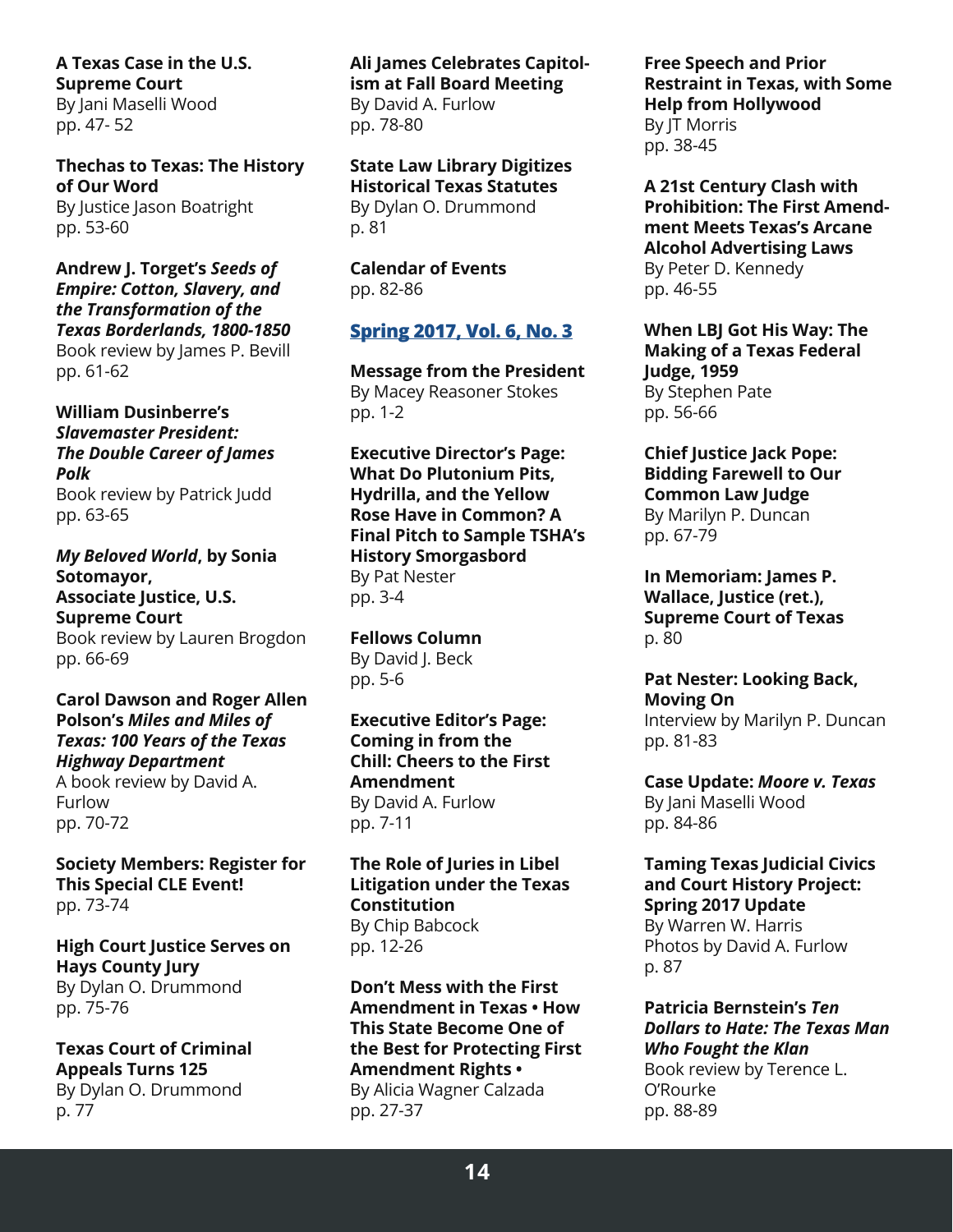## **James L. Haley's** *The Shores of Tripoli: Lieutenant Putnam and the Barbary Pirates*

Book review by Marilyn P. Duncan pp. 90-94

**U.S. Seventh Circuit Chief Judge Diane P. Wood Will Keynote Hemphill Dinner** pp. 95-96

**The Society's TSHA Annual Meeting Program Was a Standing-Room-Only Success** By David A. Furlow pp. 97-101

**TSHA Approves Society's TSHA 2018 Panel Proposal** p. 102

**The Society's Spring 2017 Members' Meeting and Pat Nester's Award** By David A. Furlow pp. 103-105

## **J.P. Bryan, Jr.'s West Began at the Society's Spring 2017 Board Meeting**

By David A. Furlow pp. 106-108

#### **Texas Women Judges' Day Celebrated at Texas Capitol** By Dylan O. Drummond pp. 109-110

**Texas Senate Passes Judicial Security Bill Named in Honor of District Judge Who Survived Assassination Attempt** By Dylan O. Drummond pp. 111-112

**Calendar of Events** pp. 113-116

## **[Summer 2017, Vol. 6, No. 4](https://www.texascourthistory.org/Content/Newsletters//TSCHS%20Summer%202017%20Vol%206%20No%204.pdf)**

**Immediate Past President's Farewell** By Macey Reasoner Stokes pp. 1-2

**Message from the 2017-18 President** By Dale Wainwright pp. 3-4

**Executive Director's Page: A Few Observations about Texas Legal History** By Sharon Sandle pp. 5-6

**Fellows Column** By David J. Beck pp. 7-8

**Executive Editor's Page: Remembering Rip-Roaring Rip Fors—and the Origins of TSHA Scholarship** By David A. Furlow pp. 9-17

#### **The Last Reconstruction Texas Supreme Court Was an Honorable Court** By Judge Mark Davidson and

Landon Gerlich pp. 18-29

**William Marsh Rice and His Lawyers: Peter Gray, Walter Browne Botts, and Captain James Addison Baker** By Bill Kroger pp. 30-41

**A Perfect Storm: FDR, Pappy O'Daniel, Huey Long's Ghost, and the Failed 5th Circuit Nomination of James V Allred** By Stephen Pate pp. 42-68

**Society History Course Brings Law to Life** By Lynne Liberato pp. 69-74

**On the Road with Texas History: Exploring German and B-Movie Texas** By David A. Furlow pp. 75-82

**Wes Ferguson's** *Blanco River* **is a Treasure**

Book review by David A. Furlow pp. 83-85

**U.S. Seventh Circuit Chief Judge Diane P. Wood Will Keynote Hemphill Dinner** pp. 86-87

**Nominations Welcomed for the Texas Appellate Hall of Fame** p. 88

**Auld Lang Syne, Pat** By the Journal staff p. 89

**Laurels: Warren W. Harris & Justice Elizabeth Lang-Miers** pp. 90-91

**Calendar of Events** pp. 92-95

## **[Fall 2017, Vol. 7, No. 1](https://www.texascourthistory.org/Content/Newsletters//TSCHS%20Journal%20Vol_7%20No_1final.pdf)**

**Message from the President** By Dale Wainwright pp. 1-2

**Executive Director's Page: In the Aftermath of a Historic Hurricane, Texas Courts and Lawyers Make Their Own History** By Sharon Sandle pp. 3-5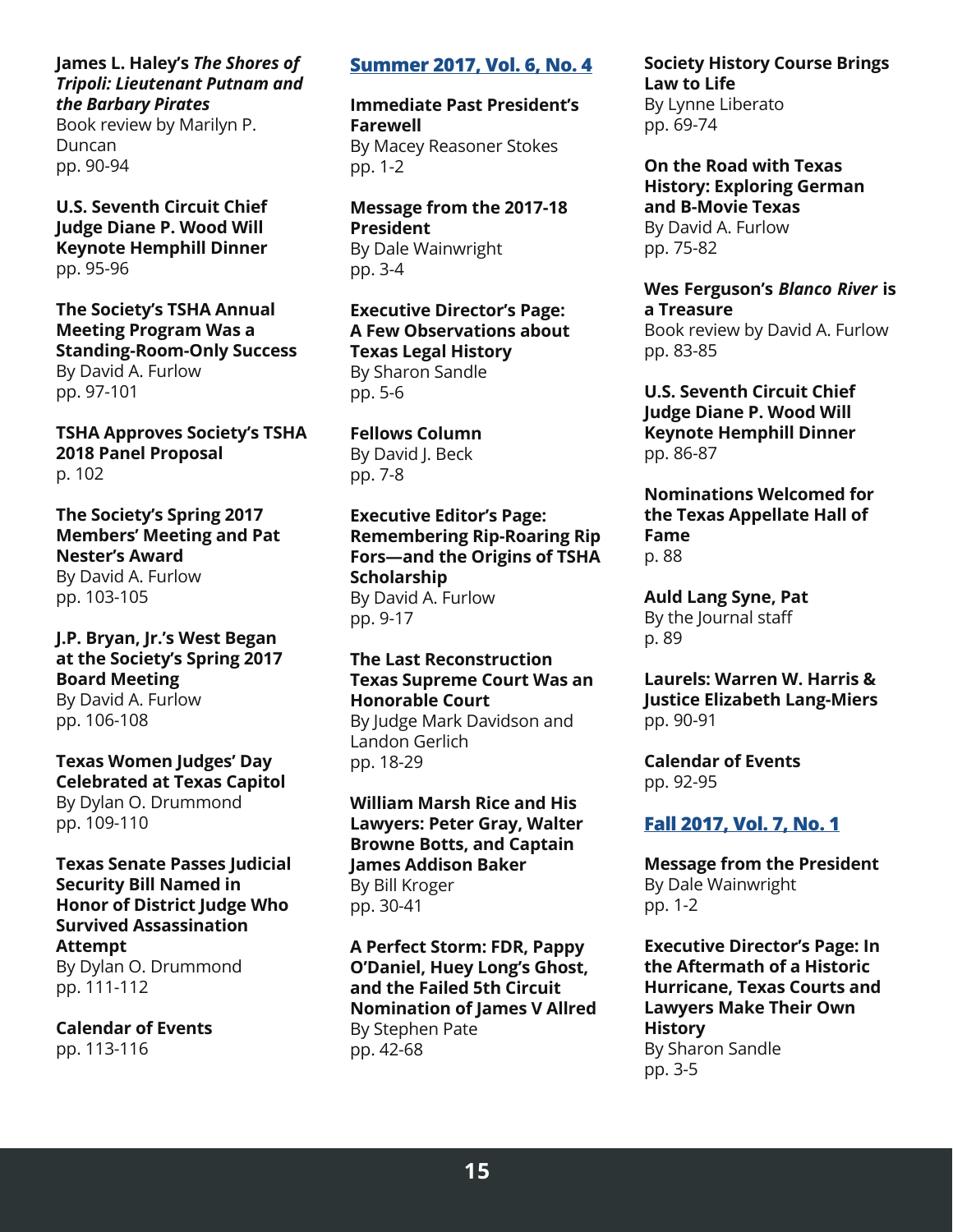**Fellows Column** By David J. Beck

pp. 6-7

**Executive Editor's Page: When Cold Spring Water Becomes Legal Hot Water** By David A. Furlow

pp. 8-11

**It's the Law—***You* **Own the Water under** *Your* **Land: The Evolution of Texas Groundwater Law** By Edmond R. McCarthy, Jr. pp. 12-31

**Texas Groundwater Law from Its Origins in Antiquity to Its Adoption in Modernity** By Dylan O. Drummond pp. 32-52

**A Brief History of the Short History of the State of the Judiciary in Texas** By Osler McCarthy pp. 53-58

**Texas Supreme Court and Court of Criminal Appeals Pass Emergency Relief Orders in Hurricane Harvey's Wake** By Dylan O. Drummond pp. 59-60

**22nd Annual John Hemphill Dinner: Chief Judge Diane P. Wood Was the Featured Speaker** By Marilyn P. Duncan pp. 61-67

#### **Retired Supreme Court Justice Scott Brister's Portrait is Unveiled**

By Dylan O. Drummond pp. 68-69

**Appellate Legends Chief Justice Jack Pope, Professor Don Hunt, and Trailblazer Helen Cassidy Join the Texas Appellate Hall of Fame** pp. 70-71

**2017 Briefing Attorney Breakfast Brings Court Family Together** By Mary Sue Miller pp. 72-73

*Over Here***: Saving Texas History One War at a Time** By David A. Furlow pp. 74-79

**Sharing Judicial Civics Lessons with Fellow Legal History Professionals** By David A. Furlow

pp. 80-84

#### **The Key of Life: A Review of David O. Brown's** *Called to Rise*

Book review by Rachel Palmer Hooper pp. 85-87

### **A Review of** *Bexar County, Texas, District Court Minutes 1838-1848*

Book review by David A. Furlow pp. 88-91

#### **Society Members Nominated to the Fifth Circuit Court of Appeals** By Dylan O. Drummond

p. 92

**Calendar of Events** pp. 93-97

# **[Winter 2018, Vol. 7, No. 2](https://www.texascourthistory.org/Content/Newsletters//Final%20Journal%20Winter%202018%20Vol%207%20No%202.pdf)**

**Message from the President** By Dale Wainwright pp. 1-2

## **Executive Director's Page: TSHA Annual Meetings Have Tangible, Intangible Takeaways** By Sharon Sandle

pp. 3-4

## **Fellows Column**

By David J. Beck Fellows Dinner photos by Mark Matson pp. 5-12

**Executive Editor's Page: The Theater of the Real** By David A. Furlow pp. 13-17

**A Practicing Lawyer's Tribute to Professor Joseph W. McKnight (1925-2015)** By Josiah M. Daniel, III

pp. 18-25

**Reconstruction Politics and the Galveston Seven: The Struggle to Appoint a Judge in the Eastern District of Texas, 1869-72, Part 1** By Stephen Pate pp. 26-42

**From Outlaw to Attorney at Law: The Brief Legal Career of John Wesley Hardin** By John G. Browning pp. 43-56

**Celebrating Houston's Appellate History** By David A. Furlow pp. 57-60

#### **The "Friendly First," Texas's First Court of Appeals, 1892- 2017** By Hon. Terry Jennings pp. 61-66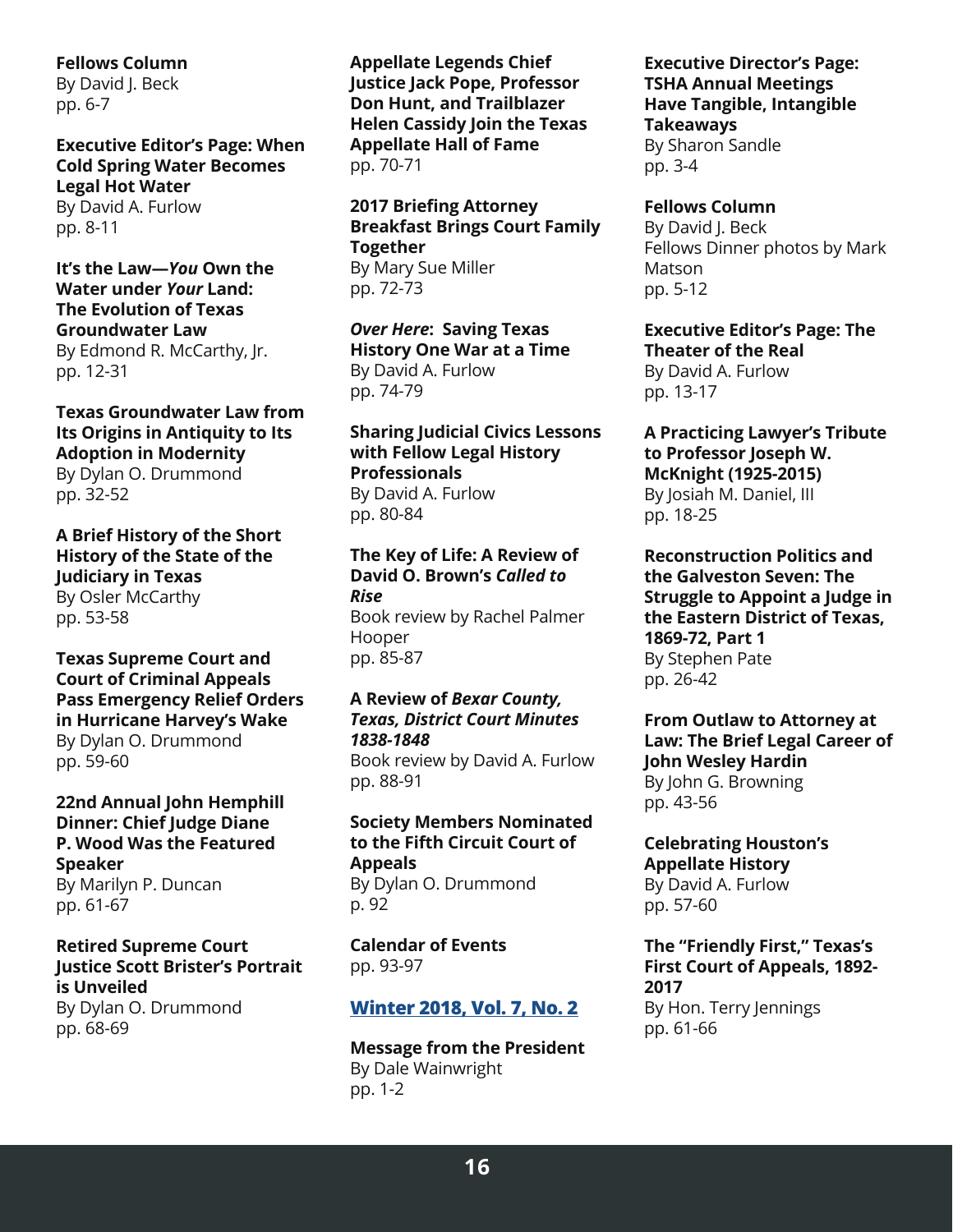**The Fourteenth at Fifty: Poised for Change, Prepared for Challenge, and Pointed Toward the Future**

By Hon. Kem Thompson Frost pp. 67-74

**In Memoriam: Justice Ted Z. Robertson, 1921-2017** By Osler McCarthy pp. 75-76

**The Great Debate** By Dylan O. Drummond pp. 77-78

**Dress (Your Writing) for Success: A Book Review of Typography for Lawyers** By Jay Jackson pp. 79-81

**This Past Fall, Trustees Learned the History of a Giant Film** Story and photos by David A. Furlow pp. 82-88

**TSHA Annual Meeting 2018: Laying Down Early Texas Law** By David A. Furlow pp. 89-90

**Historic Portrait Ceremony Honors Reconstruction Judges Wesley Ogden and Colbert Coldwell** Photos by Mark Matson pp. 91-92

**Come Join Us for the Spring 2018 Members Meeting and Bush Presidential Center Tour** By Cynthia Timms pp. 93-94

**Justice Jimmy Blacklock Joins the Texas Supreme Court in January** p. 95

**Chief Justice Hecht and Florida Chief Justice Labarga Address Access to Justice in the Wake of Hurricanes Harvey and Irma** By Dylan O. Drummond p. 96

**Grand Opening of a New Visitor's Center and Museum at San Felipe** By David A. Furlow pp. 97-98

**Celebrating the Legacy of Heman Marion Sweatt** Story and photos by David A. Furlow pp. 99-103

**Calendar of Events** pp. 104-107

## **[Spring 2018, Vol. 7, No. 3](https://www.texascourthistory.org/Content/Newsletters//TSCHS%20Journal%20Spring%202018.pdf)**

**Message from the President** By Dale Wainwright pp. 1-2

**Executive Director's Page: Gateways to Texas History Are Open to All** By Sharon Sandle pp. 3-4

**Fellows Column** By David J. Beck pp. 5-8

**Executive Editor's Page: Texas Law and Courts in the Victorian Age** By David A. Furlow pp. 9-25

**Alcaldes in Austin's Colony, 1821-1835** By Jason Boatright pp. 26-50

**San Jacinto Justice: The Future Supreme Court Judges Who Won Texas Her Freedom at San Jacinto** By Dylan O. Drummond

pp. 51-67

**Reconstruction Politics and the Galveston Seven: The Struggle to Appoint a Judge in the Eastern District of Texas, 1869-72, Part 2** By Stephen Pate pp. 68-83

**Reconsidering James Collinsworth, the Texas Supreme Court's First Chief Justice: Reviewing Roy S. Newsom, Jr. and James B. Collinsworth, Jr.,** *Too Good to Be True: James Collinsworth and the Birth of Texas* By James W. Paulsen pp. 84-105

**Jason Gillmer's** *Slavery and Freedom in Texas: Stories from the Courtroom,1821-1871* Book Review by Daina Ramey Berry and Rachel E. Winston pp. 106-108

**A Double-Hitter at the Spring 2018 Board Meeting: Harriet Miers and the George W. Bush Presidential Center** By Cynthia K. Timms Photos by David A. Furlow pp. 109-111

**Supreme Spouses** By Dylan O. Drummond pp. 112-113

*Law and the Texas Frontier* **Joins the Society's Taming Texas Series** By Marilyn P. Duncan pp. 114-115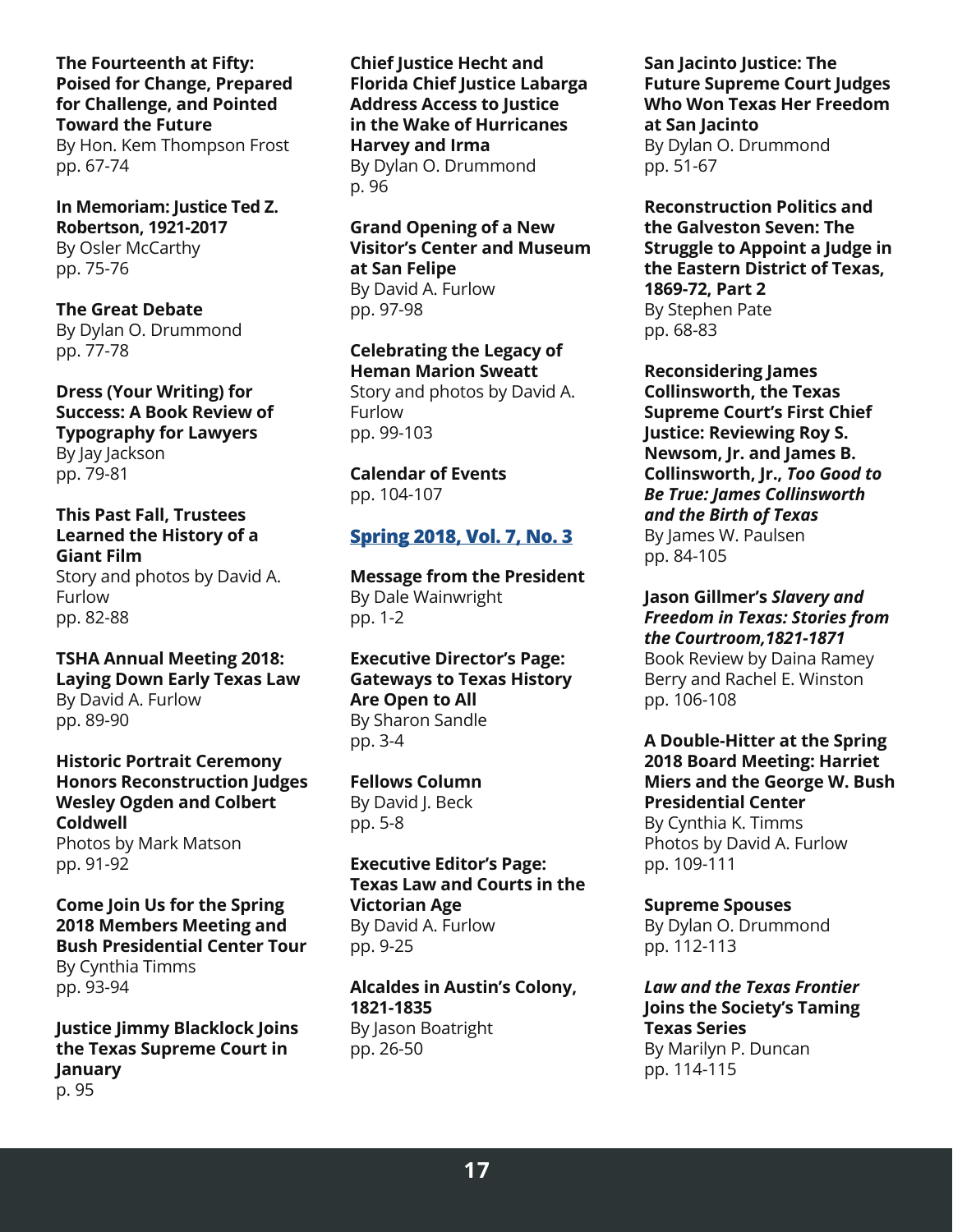# **Laying Down the Law at the 2018 TSHA Annual Meeting**

By David A. Furlow pp. 116-118

**New San Felipe de Austin Museum is a State Treasure** By Ken Wise pp. 119-123

## **U.S. Fifth Circuit Chief Judge Carl E. Stewart Will Keynote Hemphill Dinner**

By Marilyn P. Duncan p. 124

#### **MARK YOUR CALENDAR: The Society Will Commemorate the Great War on November 14** By David A. Furlow pp. 125-128

#### **Nominations Welcomed for the 2018 Texas Appellate Hall of Fame** By Jackie Stroh p. 129

**Calendar of Events** pp. 130-132

# **[Summer 2018, Vol. 7, No. 4](https://www.texascourthistory.org/Content/Newsletters//TSCHS%20Summer%202018.pdf)**

#### **Immediate Past President's Message** By Dale Wainwright pp. 1-2

**Message from the 2018-19 President**

By Marcy Hogan Greer pp. 3-5

#### **Executive Director's Page: Recognizing the Paths and Accomplishments of Texas's African-American Judges** By Sharon Sandle pp. 6-7

**Fellows Column** By David J. Beck pp. 8-9

**Executive Editor's Page: Contributions of African-American Judges: From 1641 to Today, from Maryland to Texas** By David A. Furlow pp. 10-20

**The Constitution Imparts Responsibilities as Well as Rights** By Chief Justice Wallace B. Jefferson (ret.) pp. 21-25

#### **Texas Court of Criminal Appeals Judge Morris Overstreet** By Michael Hurd pp. 26-29

**Chief Justice Carolyn Wright: A Profile in Excellence** By John G. Browning pp. 30-33

#### **A Personal Remembrance of the Unforgettable Justice Henry Doyle** By Hon. Murry B. Cohen

pp. 34-37

**THE FIRST, THE LAST, THE ONLY: The Legend of Justice Henry Eman Doyle, the First African-American Associate Justice of a Texas Court of Appeals** By Virgie Lemond Mouton pp. 38-47

**An Interview with Judge Kenneth M. Hoyt** By Hon. Andrew M. Edison pp. 48-50

**An Interview with the Honorable Gabrielle Kirk McDonald** By Melanie Bragg pp. 51-58

**The Lady on the Bus Stop** By Hon. Evelyn P. McKee pp. 59-61

**Hon. Harriet M. Murphy: First Permanently Appointed African-American Woman Judge in Texas** pp. 62-66

*There All the Honor Lies: A Memoir* Book by Judge Harriet M. Murphy p. 66

**Reconstruction Politics and the Galveston Seven: The Struggle to Appoint a Judge in the Eastern District of Texas, 1869-72, Part 3** By Stephen Pate pp. 67-88

**San Jacinto Justice: The Future Supreme Court Judges Who Won Texas Her Freedom at San Jacinto, Part 2** By Dylan O. Drummond pp. 89-104

**The Time to Preserve Texas's Slave Case Records is Now** By Bill Kroger pp. 105-106

**Chief Justice Carolyn Wright and John Browning Receive Legal History Award** p. 107

**September 7 Hemphill Dinner Will Feature Address by U.S. Fifth Circuit Chief Judge Carl E. Stewart** By Marilyn P. Duncan pp. 108-109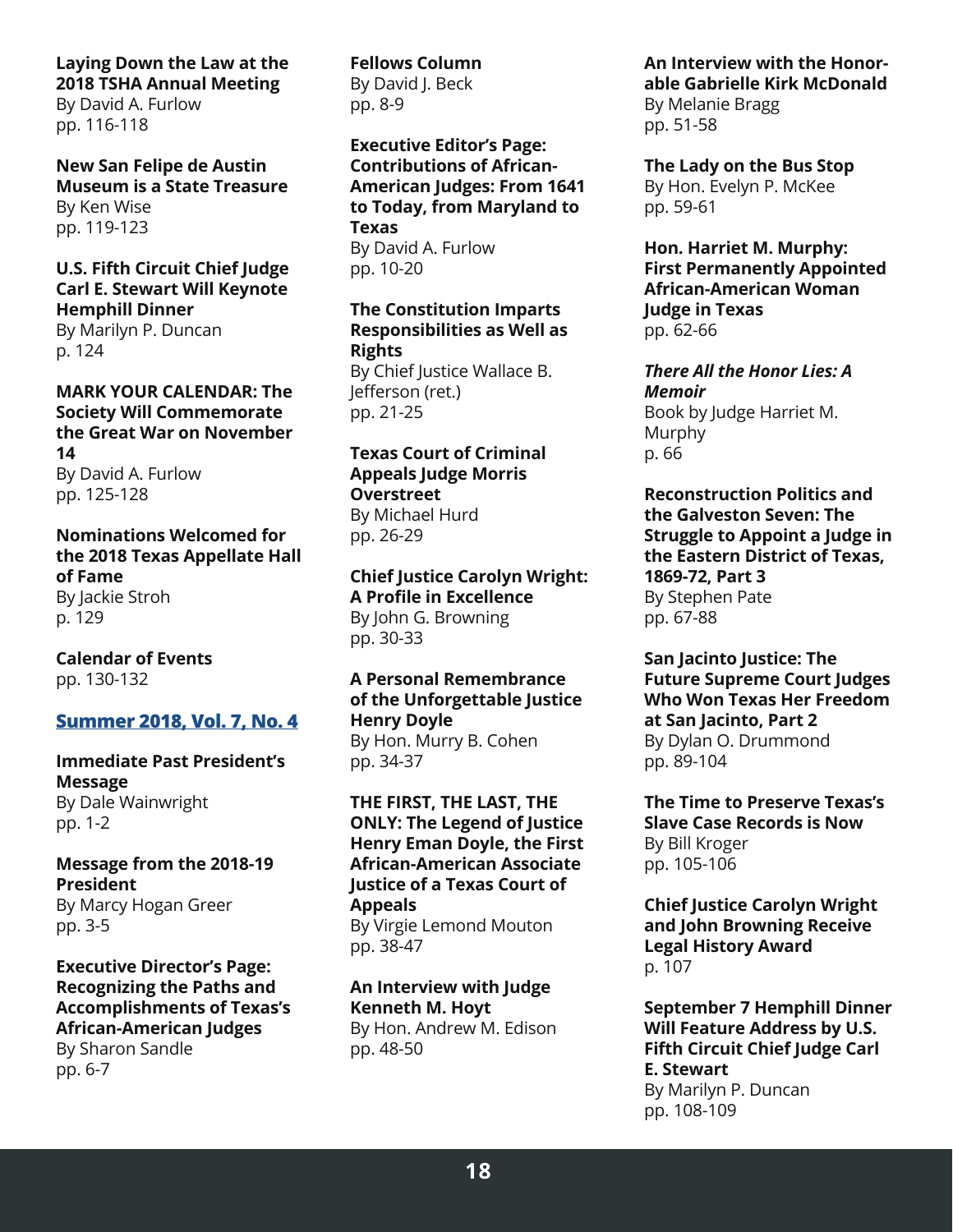#### **GREAT WAR COMMEMORATION ON NOVEMBER 14, 2018 - The Society and Supreme Court Will Honor Judges and Governors Who Served** By David A. Furlow

pp. 110-116

#### **Saving and Savoring San Antonio's 300-Year History**

By David A. Furlow pp. 117-120

**Calendar of Events** pp. 121-123

## **[Fall 2018, Vol. 8, No. 1](https://www.texascourthistory.org/Content/Newsletters//TSCHS%20Fall%202018%20for%20WEB.pdf)**

#### **Message from the 2018-19 President** By Marcy Hogan Greer p. 1

**Executive Director's Page: The Great War Era: New Opportunities for Women** By Sharon Sandle pp. 2-5

#### **The Centennial of the Armistice—Why It Matters** By Judge Mark Davidson pp. 6-7

#### **Executive Editor's Page: Over Here and** *Over There***: Honoring Texas Great War Veterans** By David A. Furlow pp. 8-18

**Training Our Finest: The Leon Springs Military Reservation and the Great War** By Hon. Ken Wise pp. 19-23

**Serving Nation, Bar, and Court: Justice Few Brewster** By David A. Furlow pp. 24-32

# **Into the Trenches with Judge George Eastland Christian**

By David A. Furlow pp. 33-48

**Frank P. Culver, Jr., Artilleryman** By David A. Furlow pp. 49-58

#### **He Did His Duty: Alfred Jennings "A.J." Folley** By David A. Furlow pp. 59-63

**The Cavalryman: Wilmer St. John Garwood**

By Hon. Andrew Edison and David A. Furlow pp. 64-72

# **Meade Felix Griffin, First Officers Training Camp, and University of Texas History**

By Hon. Russell Lloyd and David A. Furlow pp. 73-80

**Robert W. Hamilton, Student Scholar** By David A. Furlow pp. 81-88

#### **Justice Gordon Simpson's Great War**

By Kent Rutter and David A. Furlow pp. 89-97

# **Charles Stewart Slatton, U.S. Army Signal Corps**

By Sarah A. Duckers and David A. Furlow pp. 98-110

**Jimmy Allred, the U.S. Navy, and the Great War** By Stephen Pate pp. 111-119

**Beauford H. Jester: A Profile in Courage** By Judge Mark Davidson pp. 120-126

**Dan Moody and the Great War** By Patricia Bernstein pp. 127-128

#### **The 370th Infantry Trained at Camp Logan, in Houston, Texas, Fought in France**

By Louis F. Aulbach, Linda C. Gorski, & Robbie Morin pp. 129-133

**23rd Annual John Hemphill Dinner: Chief Judge Carl Stewart Was the Featured Speaker**

By Marilyn P. Duncan Photos by Mark Matson pp. 134-139

#### **Saving Texas History at the Alamo**

Story & symposium photos by David A. Furlow pp. 140-143

**Calendar of Events** pp. 144-147

# **[Winter 2019, Vol. 8, No. 2](https://www.texascourthistory.org/Content/Newsletters//TSCHS%20Winter%202019%20correct.pdf)**

**Message from the President** By Marcy Hogan Greer pp. 1-2

#### **Executive Director's Page: A Thriving Educational Mission** By Sharon Sandle pp. 3-4

**Fellows Column** By David J. Beck pp. 5-6

**Executive Editor's Page: Petition and Remonstrance** By David A. Furlow pp. 7-13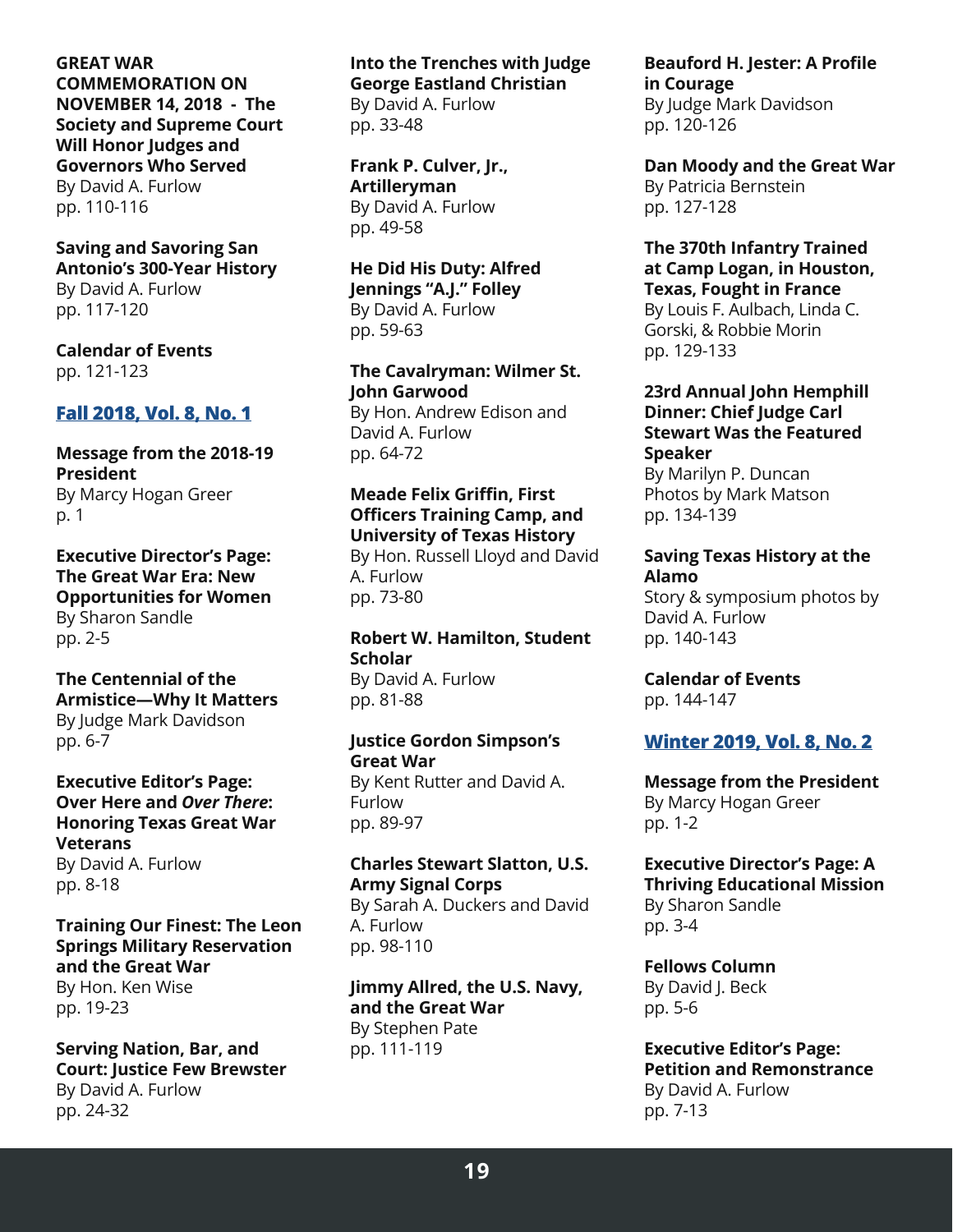#### **America's Forgotten Freedom: The Development, Meaning, and Significance of the Petition Clause** By Chad Baruch pp. 14-38

### **And Still He Rose: William A. Price, Texas's First Black Judge and the Path to a Civil Rights Milestone**

By John G. Browning and Hon. Carolyn Wright pp. 39-49

**Chief Justice Jack Pope: Common Law Judge and Judicial Legend**

By Marilyn P. Duncan and Benjamin L. Mesches pp. 50-65

**Embarking on a Journey of Research** By Hon. Jason Boatright pp. 66-72

**Justice Phil Johnson Has Been a Guiding Light for Public Service** By Hon. Jeff Brown pp. 73-75

**In Memoriam: Justice C. L. Ray, Jr., 1931-2018** By Osler McCarthy pp. 76-77

**Great War Commemoration a Great Success** By David A. Furlow pp. 78-96

**Texas Constitutionalism: TSHA 2019 Annual Meeting** By David A. Furlow pp. 97-100

**Spring Board and Members Meeting to Be Held at San Felipe de Austin Museum** By David A. Furlow pp. 101-104

#### **Society Cosponsors Supreme Court History and Procedure Course**

By Lynne Liberato and Richard **Orsinger** pp. 105-107

**Texas Appellate Hall of Fame** 

**Inducts Six New Members** By Marilyn P. Duncan pp. 108-110

**Lynne Liberato Gives Keynote Address at Naturalization Ceremony** pp. 111-112

**Calendar of Events** pp. 113-116

# **[Spring 2019, Vol. 8, No. 3](https://www.texascourthistory.org/Content/Newsletters//TSCHS%20Spring%202019%20final.pdf)**

**Message from the President** By Marcy Hogan Greer pp. 1-2

**Executive Director's Page: The Threads of Texas Legal History are Complex and Colorful** By Sharon Sandle pp. 3-6

**Fellows Column** By David J. Beck pp. 7-8

**Highlights of the Annual Fellows Dinner** Photos by Mark Matson pp. 9-15

**Executive Editor's Page: Commemorating Texas Constitutionalism** By David A. Furlow pp. 16-22

**Genesis of the Constitution of Coahuila and Texas: Debates and Agreement in the Construction of Its Only Magna Carta** By Manuel González Oropeza pp. 23-37

**Six Constitutions over Texas, 1836-1876** By William J. Chriss pp. 38-59

**The Number Nine: Why the Texas Supreme Court Has the Same Number of Justices as the United States Supreme Court** By Josiah M. Daniel, III pp. 60-68

#### **The Spring Board Meeting at San Felipe de Austin Was a Runaway Success**

Story and photos by David A. Furlow pp. 69-79

**TSHA's 2019 Annual Meeting Panel: Texas Constitutionalism A to Z** By David A. Furlow pp. 80-86

**New Legal History Fellowship Will Honor Former TSCHS and TSHA President Larry McNeill** By Marilyn P. Duncan p. 87

**Society Trustee Justice Brett Busby Appointed to the Texas Supreme Court** By Dylan O. Drummond p. 88

**Justice Jeff Brown and Former Supreme Court Clerk Brantley Starr Sit for Senate Judiciary Confirmation Hearing** By Dylan O. Drummond p. 89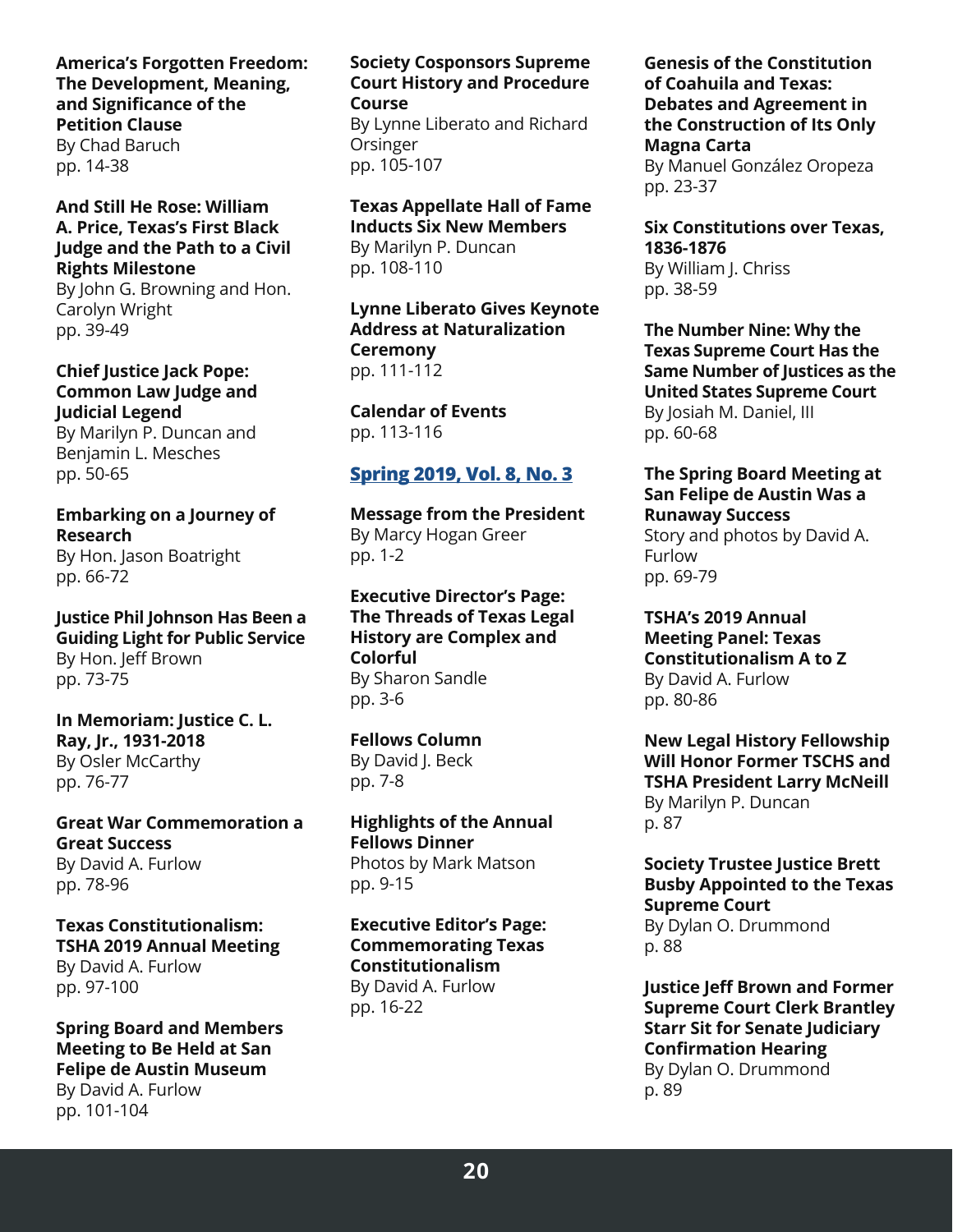# **Nominations Welcomed for the Texas Appellate Hall of Fame**

By Jackie Stroh p. 90

**Manuel González Oropeza's Gift of Law to the Harris County Law Library** By David A. Furlow pp. 91-93

**A Court First: Texas and Arkansas Supreme Courts Sit Jointly in Texarkana** By Dylan O. Drummond p. 94

**Recent Honors and Awards: Justice Eva Guzman, Justice Brett Busby, Judge Daryl Moore, Lynne Liberato, David Beck, Harry Reasoner, and Fred Hagans** pp. 95-96

**Third Texas Women Judges' Day at the Texas Capitol** By Megan LaVoie, Office of Court Administration; and Dylan O. Drummond pp. 97-98

**Calendar of Events** pp. 99-101

#### **[Summer 2019, Vol. 8, No. 4](https://www.texascourthistory.org/Content/Newsletters//TSCHS%20Summer%20Journal%202019rev.pdf)**

**Message from the President** By Dylan O. Drummond pp. 1-2

**Executive Director's Page: Using Technology to Preserve Texas Legal History** By Sharon Sandle pp. 3-4

**Fellows Column** By David J. Beck pp. 5-6

**Executive Editor's Page: Honoring Legal Scholarship** By David A. Furlow pp. 7-16

**The Civil Law Collection of the Texas Supreme Court** By Michael Widener pp. 17-39

**From the Western Frontier to the Digital Frontier: A History of the State Law Library** By Amy Small pp. 40-56

**State Bar of Texas Digital Archives Portal is Launched** By Caitlin Bumford pp. 57-59

**Supreme Court of Texas Archive Update** By Tiffany Gilman pp. 60-66

**Recent Books of Interest** Compiled by Marilyn P. Duncan pp. 67-69

**U.S. Supreme Court Justice Neil M. Gorsuch Is Featured Speaker at the 24th Annual John Hemphill Dinner** By Marilyn P. Duncan pp. 70-71

**National History Association Recognizes the J***ournal***'s Excellence** By the TSCHS Journal staff pp. 72-77

*TSCHS Journal* **Joins Texas's Heritage** By David A. Furlow pp. 78-82

*Call for Applications:* **2020 Larry McNeill Research Fellowship in Texas Legal History** p. 83

*From Waterloo to Austin***: Historian Jeff Kerr Will Speak at the Fall Board Meeting** By David A. Furlow pp. 84-85

**X Marks the Spot: 10th Annual Save Texas History Symposium** By David A. Furlow p. 86

**In Memoriam: Dr. Don Graham, Writer and Teacher** Article and photos by David A. Furlow pp. 87-89

**Senators Cite Chief Justice Hecht for His 30 Years on the Court**

By Osler McCarthy p. 90

**Calendar of Events** pp. 91-92

## **[Fall 2019, Vol. 9, No. 1](https://www.texascourthistory.org/Content/Newsletters//TSCHS%20Journal%20Fall%202019%20final.pdf)**

**Message from the President** By Dylan O. Drummond pp. 1-2

**Executive Director's Page: Some Thoughts on Our Individual and Collective Histories** By Sharon Sandle pp. 3-4

**Fellows Column** By David J. Beck pp. 5-6

**Executive Editor's Page: Poetry, Prose, & Pose By David A. Furlow** pp. 7-12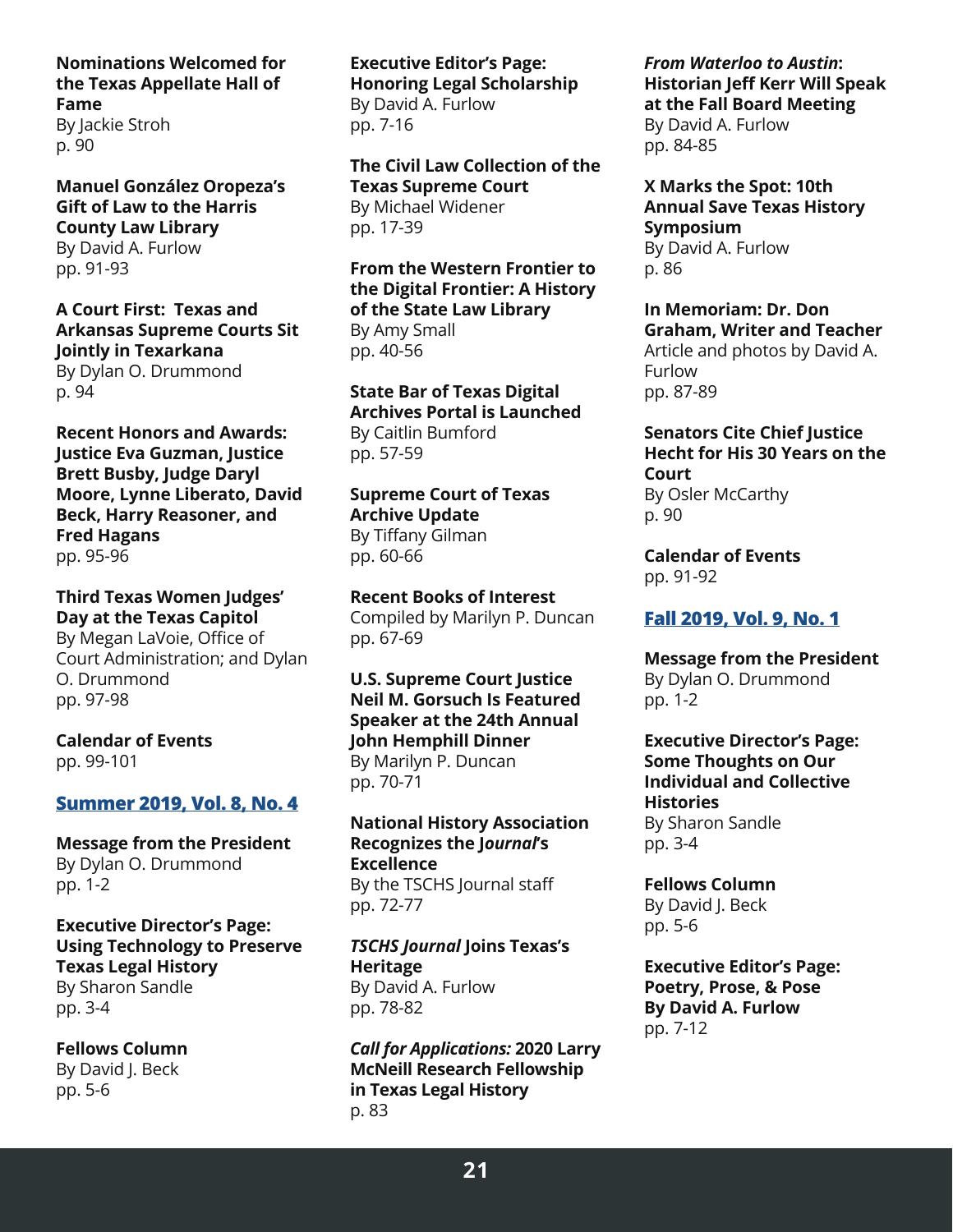#### **Justice James Hall Bell, Poet**

By Diana G. Paulsen and James W. Paulsen pp. 13-50

#### **The Olde Dominion's New Domain: Texas** By David A. Furlow

pp. 51-71

#### **Grapevine Revisited: Bonnie and Clyde and the Easter Sunday Murders**

By Jody Edward Ginn, Ph.D., and John Fusco pp. 72-78

#### **East Texas Troubles: Governor Allred and His Rangers Defy Jim Crow** By Jody Edward Ginn, Ph.D.

pp. 79-83

#### **24th Annual John Hemphill Dinner: U.S. Supreme Court Justice Neil M. Gorsuch Was Guest Speaker** By Marilyn P. Duncan Photos by Mark Matson

pp. 84-90

*A Republic, If You Can Keep It* **by the Hon. Neil M. Gorsuch** p. 91

#### **Texas Supreme Court Justice Bob Gammage: A Jurisprudence of Rights and Liberties**  By John C. Domino p. 92

## **Justice Brett Busby Formally Sworn into Office by U.S. Supreme Court Justice Neil M. Gorsuch**

By Dylan O. Drummond pp. 93-94

## **Justice Jane Bland Joins the Court** By Dylan O. Drummond p. 95

**Judge Jeff Brown Sworn-In to the Southern District of Texas** By Dylan O. Drummond p. 96

**Court Clerk Blake Hawthorne to be Honored with Appellate Justice Award •** *Hawthorne Follows Justice Anthony Kennedy as Latest Recipient* By Osler McCarthy p. 97

**The** *Journal* **Honored with Prestigious Award of Excellence** By the TSCHS Journal Staff pp. 98-109

## *"A Natural-Born Storyteller"***: Dr. Jeff Kerr and the Fall Board Meeting**

Story and photos by David A. Furlow pp. 110-112

#### **Time Flew at the Tenth Annual** *Save Texas Symposium* By David A. Furlow pp. 113-120

**Four Chief Justices Memorialized in Texas Appellate Hall of Fame** pp. 121-122

**Texas Courts News Notes: Hon. David Evans, Hon. Carolyn Wright, Judge Ada Brown, and Judge Brantley Starr** By Dylan O. Drummond pp. 123-124

**Calendar of Events** pp. 125-127

## **[Winter 2020, Vol. 9, No. 2](https://www.texascourthistory.org/Content/Newsletters//TSCHS%20Winter%202020.pdf)**

**Message from the President** By Dylan O. Drummond pp. 1-2

**Executive Director's Page** By Sharon Sandle pp. 3-4

**Fellows Column** By David J. Beck pp. 5-6

**Executive Editor's Page** By David A. Furlow pp. 7-8

**The History of Judicial Disqualification and Recusal in Texas, Part 1** By John C. Domino pp. 9-21

**New England Roots Run Deep in Texas: A 400th Anniversary Salute, Part 1** By David A. Furlow pp. 22-45

**On the Road - Looking for San Felipe de Austin in Connecticut** By Texas Historical Commission **Staff** pp. 46-49

**GALVESTON, O GALVESTON! The Society Honors Trustee Jeff Brown on His Investiture as a U.S. District Judge and Delves Deep Into Galveston and Texas History** By Stephen Pate pp. 50-56

**Come See the Society's 2020 TSHA Program - Courting Trouble: Hard Cases, Historic Consequences** By David A. Furlow pp. 57-58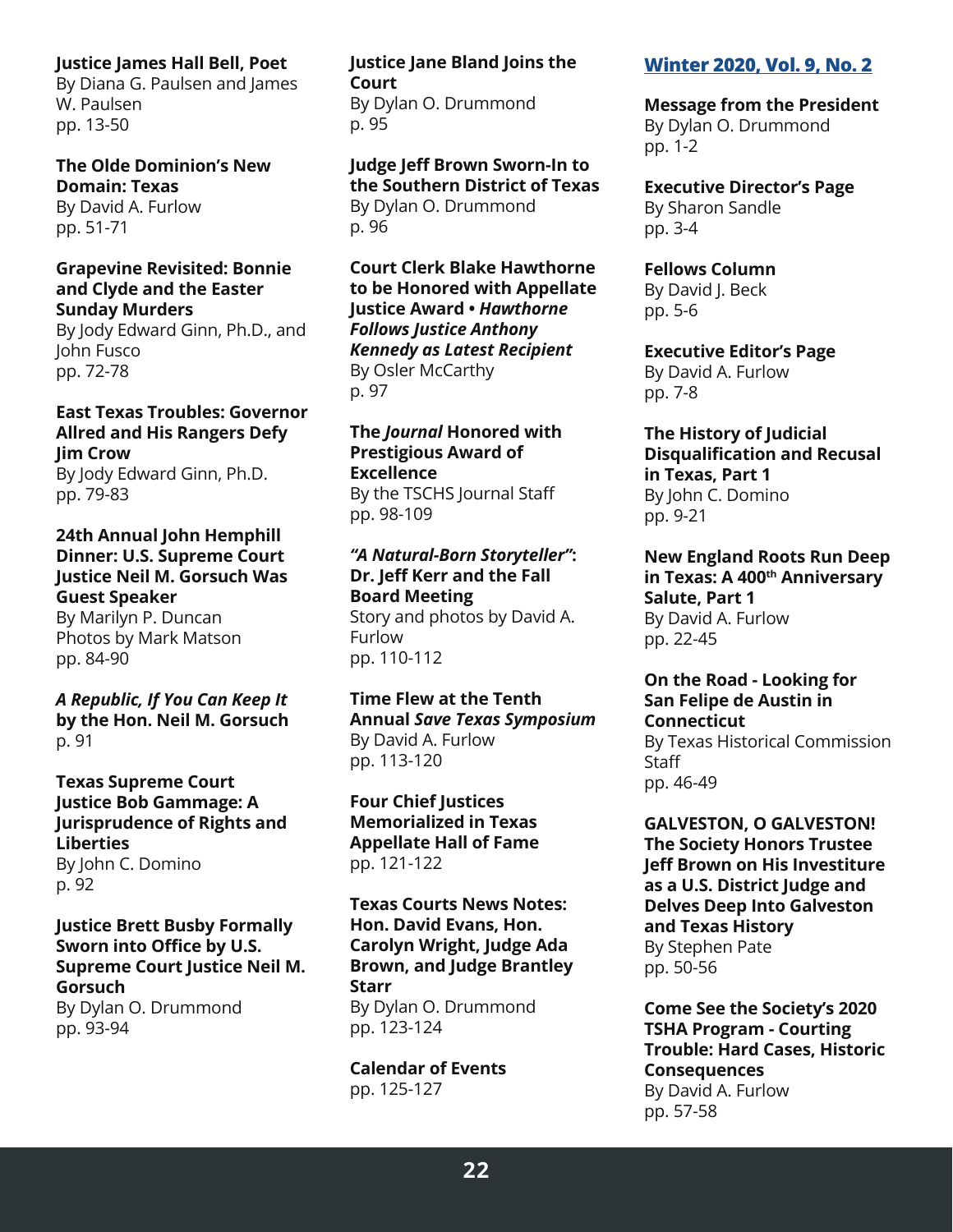**Supreme Court Notes: Justice Jane Bland Formally Sworn-in; Southern District of Texas Judge Jeff Brown Invested** By Dylan O. Drummond pp. 59-60

**Dallas-Area Judges, Justices, and Attorneys Bring the Society's Taming Texas Curriculum to DISD School** pp. 61-62

**Calendar of Events** pp. 63-66

*Journal of the Texas Supreme Court Historical Society* **Index of Articles by Issue, Fall 2011-Winter 2020** pp. 67-89

## **[Spring 2020, Vol.](https://www.texascourthistory.org/Content/Newsletters//TSCHS_Spring_2020.pdf) 9, No. 3**

**Message from the President** By Dylan O. Drummond pp. 1-3

**Executive Director's Page** By Sharon Sandle pp. 4-5

**Fellows Column** By David J. Beck pp. 6-13

**Editor-in-Chief's Column** By John G. Browning pp. 14-15

**The History of Judicial Disqualification and Recusal in Texas, Part II** By John C. Domino pp. 16-26

**New England Roots Run Deep in Texas: A 400<sup>th</sup> Anniversary Salute, Part 2** By David A. Furlow pp. 27-57

**Sources of Texas Legal Oral History: A Selective Annotated Bibliography** By Joseph W. Noel

and Matthew R. Steinke pp. 58-66

*Shortlisted: Women in the Shadows of the Supreme Court* Book Review by John G. Browning pp. 67-68

**TSHA Awards 1st Larry McNeill Fellowship Feature and photos by David A. Furlow** pp. 69-72

**The Society's 2020 TSHA Program—Maybe the Best Ever** By David A. Furlow pp. 73-78

**John Browning Wins Houston Bar Foundation Award** p. 79

**Save the Date: 25th Annual John Hemphill Dinner** p. 80

**Historic Spring Board Meeting During Unprecedented Pandemic** p. 81

**Nominations Welcomed for the Texas Appellate Hall of Fame** p. 82

**Calendar of Events** p. 83

## **Summer [2020, Vol.](https://www.texascourthistory.org/Content/Newsletters/TSCHS_Summer_2020.pdf) 9, No. 4**

**Message from the President** By Cynthia K. Timms pp. 1-2

**Executive Director's Page** By Sharon Sandle

pp. 3-4

**Fellows Column** By David J. Beck pp. 5-6

**Editor-in-Chief's Column** By John G. Browning pp. 7-8

**District of Brazos: The Republic's Secret Court** By Hon. Ken Wise pp. 9-18

**Who Is Governor? — The Texas Supreme Court Decides** By Judge Mark Davidson pp. 19-28

**New England Roots Run Deep in Texas: A 400<sup>th</sup> Anniversary Salute, Part 3 of 3** By David A. Furlow pp. 29-47

**Law in a Time of Pandemic: How Texas courts and lawyers responded to the pandemic of 1918-1920.** By Stephen Pate pp. 48-51

**An Essay: The Supreme Court of Texas in an Historic Crisis** By Hon. Nathan L. Hecht, Chief Justice pp. 52-54

**The Cause...Making History... Saving History** By Francisco Heredia pp. 55-61

**Book Review:** *The Princeton Fugitive Slave: The Trials of James Collins Johnson* Review by John G. Browning pp. 62-63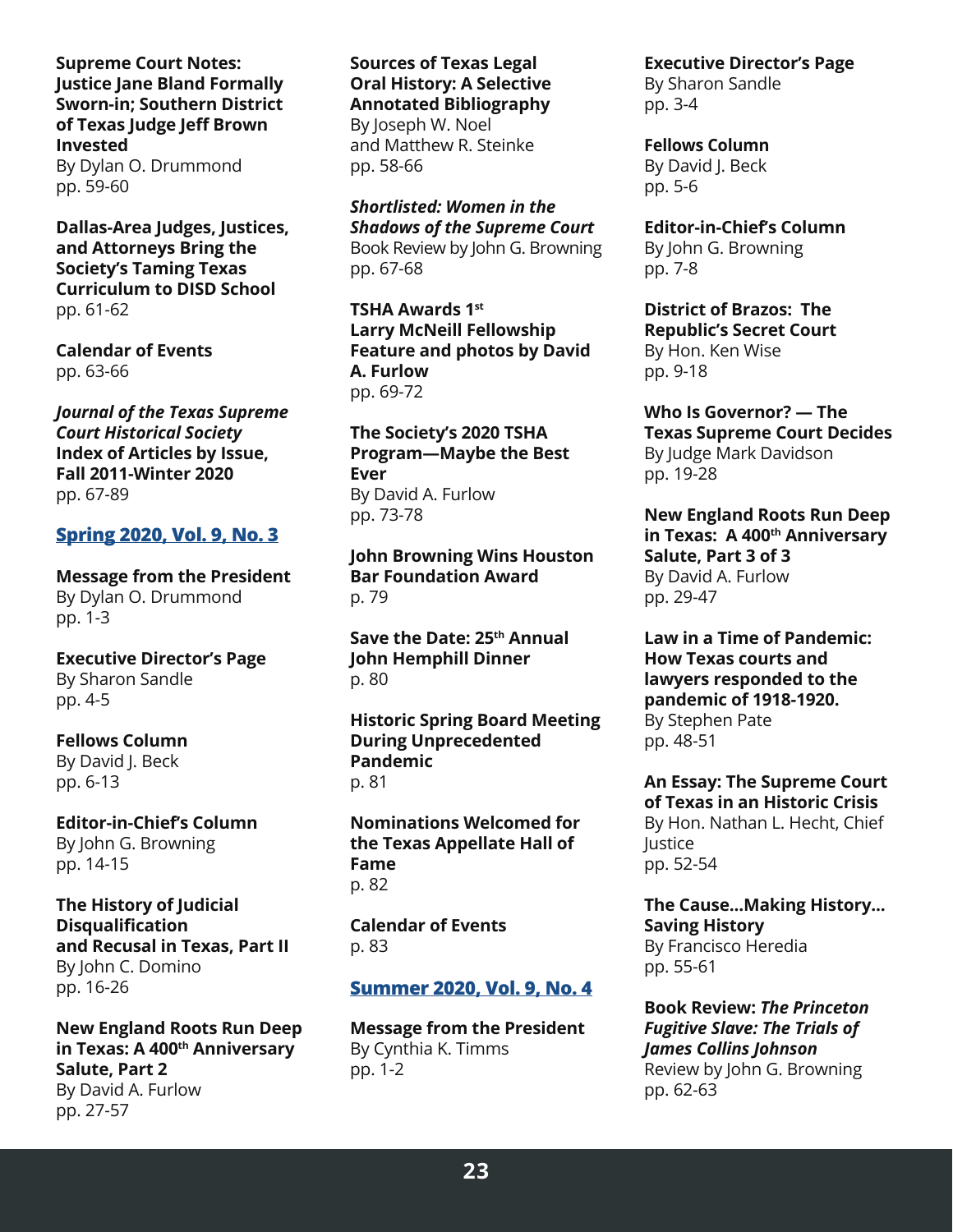**Justice Sondock Award Presented to Lynne Liberato** By Warren W. Harris p. 64

**John Browning Honored with Outstanding Achievement in CLE Award** p. 65

*Call for Applications:* **2021 Larry McNeill Research Fellowship in Texas Legal History** p. 66

**Hon. Priscilla R. Owen to Keynote 25th Annual Hemphill Dinner** pp. 67-58

#### **[Fall 2020, Vol. 10, No. 1](https://www.texascourthistory.org/Content/Newsletters//TSCHS%20Fall%202020%20(1).pdf)**

**Message from the President** By Cynthia K. Timms pp. 1-3

**Executive Director's Page** By Sharon Sandle pp. 4-5

**Fellows Column** By David I. Beck

pp. 6-7

**Editor-in-Chief's Column** By Hon. John G. Browning p. 8

**The Attempted Integration of Mansfield, Texas: Nathaniel Jackson, et al v. O.C. Rawdon, a Necessary Precursor to Little Rock** By Judge Xavier Rodriguez pp. 9-24

**When Jim Crow Met Lonnie Smith: Smith v. Allwright and the Twenty-Year Struggle to End the Texas White Primary** By Stephen Pate pp. 25-39

**Texas's First Civil Rights Lawyer: John N. Johnson** By Hon. John G. Browning pp. 40-60

**A Profile in Courage: Gloria Katrina Bradford** By Jasmine S. Wynton pp. 61-70

**Author Doug Swanson Speaks on Cult Of Glory, His Controversial New Book On The Texas Rangers** Book review by Stephen Pate pp. 71-72

**Trustee Emily Miskel Wins Rehnquist Award** p. 73

**Justice Paul W. Green - More Than a Quarter Century of Service**

By Hon. Nathan L. Hecht, Chief Justice, Supreme Court of Texas pp. 74-75

**25th Annual and 1st-Ever Hemphill Dinner a Rousing Success** By Dylan O. Drummond

pp. 76-77

**Trustee John G. Browning Elevated to Appellate Bench** p. 78

**In Memoriam: Justice Eugene A. Cook, 1938-2020**  By Warren W. Harris pp. 79-80

## **Winter [2021, Vol. 10, No. 2](https://www.texascourthistory.org/Content/Newsletters//TSCHS_Winter_2021.pdf)**

**Message from the President** By Cynthia K. Timms pp. 1-2

**Executive Director's Page** By Sharon Sandle pp. 3-4

**Fellows Column** By David J. Beck pp. 5-6

**Editor-in-Chief's Column** By Hon. John G. Browning pp. 7-8

**Injustice: Racial Violence against Mexican Americans on the Texas Border** By Monica Muñoz Martinez

pp. 9-18

**The Unbearable Whiteness of Being: In Re Rodriguez, Race, and Citizenship** By Hon. John G. Browning pp. 19-31

**A Profile of Roy R. Barrera, Sr.**

By Judge Xavier Rodriguez pp. 32-41

**The Texas Latinx Lawyer Report Card** By Luz E. Herrera pp. 42-45

**The Lost Law Schools of Texas** By Hon. John G. Browning and Josiah M. Daniel, III pp. 46-52

**Justice Delayed, But Not Denied: Texas Supreme Court Grants Historic Posthumous Bar Admission** By Hon. John G. Browning pp. 53-56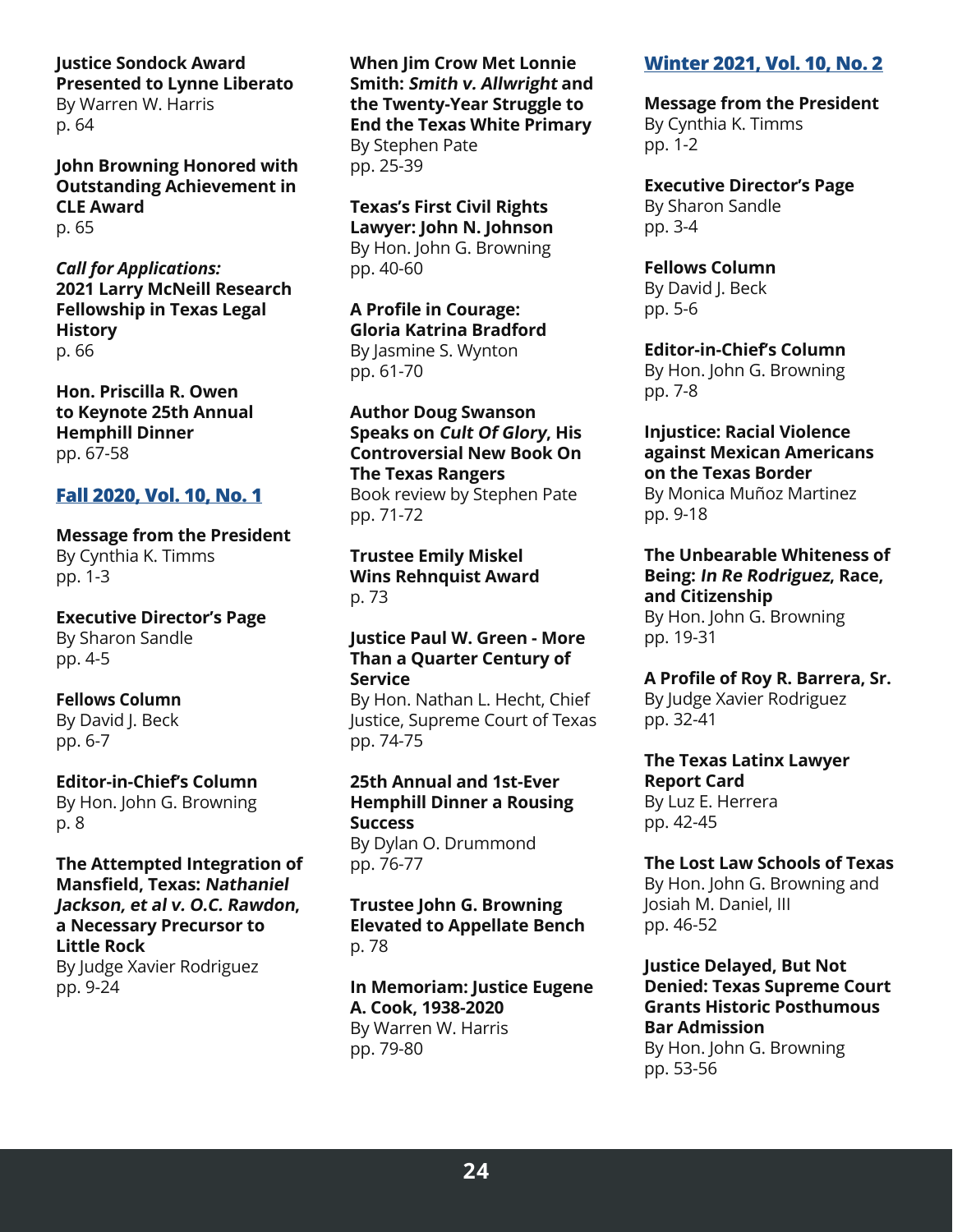**The Injustice Never Leaves You: Anti-Mexican Violence in Texas**

Book review by Hon. John G. Browning pp. 57-58

**Justice Rebeca Aizpuru Huddle Joins the Court** By Macey Reasoner Stokes p. 59

**In Memoriam: Thomas M. Reavley, 1921-2020** By Bryan A. Garner pp. 60-61

**TSHA Annual Meeting 2021** By David A. Furlow pp. 62-64

**Hemphill Dinner 2021 Speaker Announcement** pp. 65-66

#### **[Spring 2021, Vol. 10, No. 3](https://www.texascourthistory.org/Content/Newsletters//TSCHS%20Spring%202021%206-21-21.pdf)**

**Message from the President** By Cynthia K. Timms pp. 1-3

**Executive Director's Page** By Sharon Sandle pp. 4-5

**Fellows Column** By David I. Beck pp. 6-7

**Editor-in-Chief's Column** By Hon. John G. Browning pp. 8-9

*Viva La Huelga!* **The Starr County Strike, Chicanos, Texas Rangers and the Landmark Supreme Court Decision in** *Medrano v. Allee* By Stephen P. Pate pp. 10-30

**Mexicans in the Houston Courts, 1908-1926** By Ramiro Contreras pp. 31-38

**Latino/a Pioneers in the Texas Judiciary Building Bridges for Future Generations** By Victor A. Flores

pp. 39-46

**Judge Reynaldo G. Garza, the First Federal Judge of Mexican American Descent**

By David Garza and Reynaldo G. Garza, III (Trey). pp. 47-57

**To Serve for Others: A Profile of Justice Eva Guzman** By Justice Gina M. Benavides pp. 58-63

**Profile of Judge Elsa Alcala** By Justice Gina M. Benavides pp. 64-68

**Bridges to Judicial History** By Alberto R. Gonzales pp. 69-71

**Giving Thanks, 400 Years Later: Pilgrim Legacies that Shaped Texas**

Book reviews by David A. Furlow pp. 72-78

**2020 Texas Bar Foundation Award Recipients** p. 79

*Call for Applications:* **2022 Larry McNeill Research Fellowship in Texas Legal History** By David A. Furlow p. 80

**An Exceptional Supreme Court History and Current Practice Symposium**

By David A. Furlow pp. 81-86

**Journal Article on Trailblazing Lawyer Garners Media Spotlight** p. 87

**The Society Went Virtual at TSHA's 125th Annual Meeting to Examine "Account-Ability in Court, From Slavery to Scandal"** By David A. Furlow pp. 88-95

*Iconic Women in Legal History* **Interactive Website** pp. 96-97

**Hemphill Dinner 2021 Announcement** pp. 98-99

**Annual Board Meeting Continues Looking Forward** pp. 100- 101

**Unexpected, but Welcome Praise** p. 102

## **[Summer 2021, Vol. 10, No. 4](https://www.texascourthistory.org/Content/Newsletters//TSCHS%20Summer%202021%20(3).pdf)**

**Message from the President** By Thomas S. Leatherbury pp. 1-2

**Fellows Column** By David J. Beck pp. 3-4

**Editor-in-Chief's Column** By Hon. John G. Browning pp. 5-6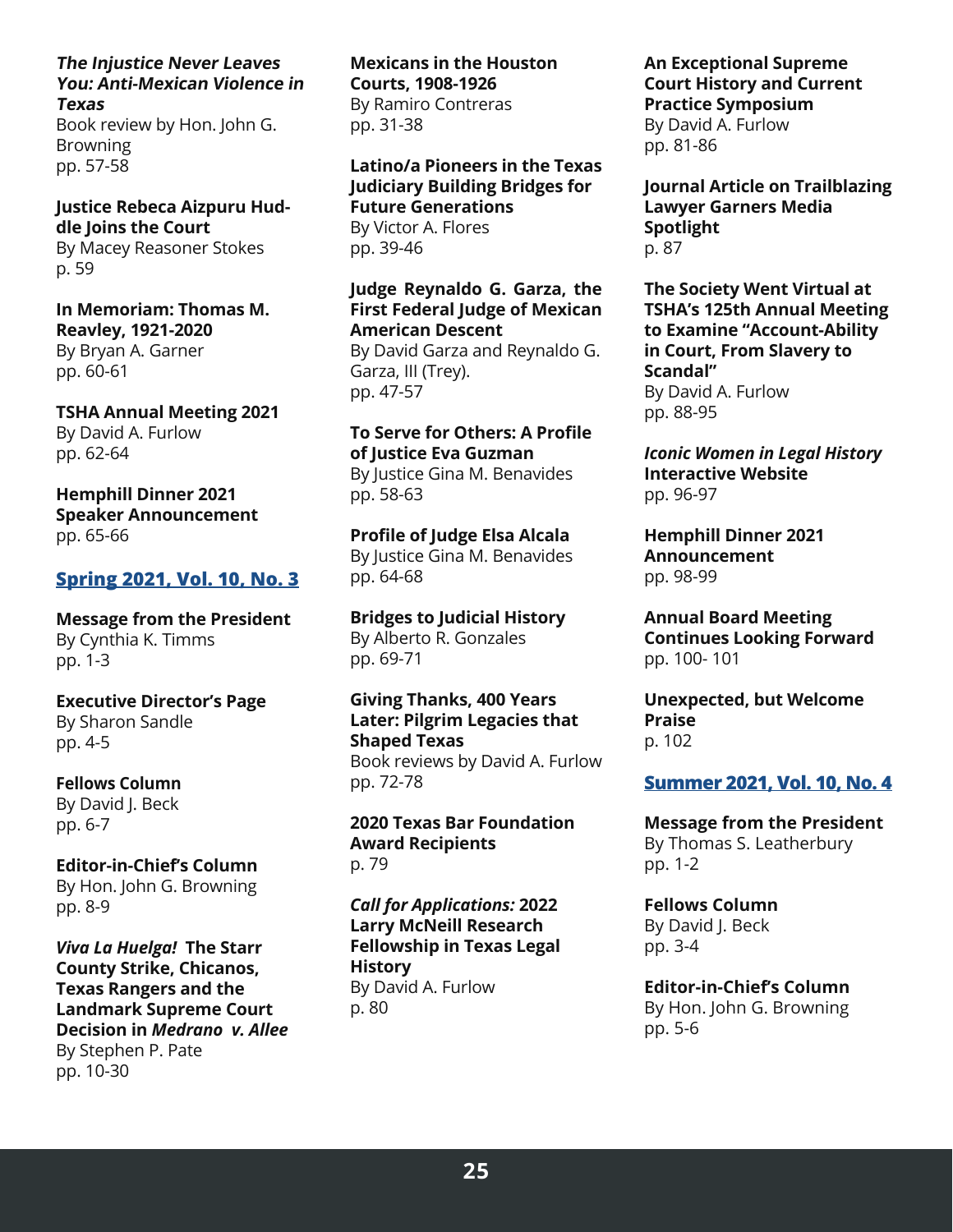**Improper Intimacy: Slavery & Infidelity in Montgomery County, Texas**

By Daina Ramey Berry, PhD and Signe Peterson Fourmy, JD, PhD pp. 7-21

**A Hot Time in the Old Town Tonight:** *Wurzbach vs. McCloskey* **— Scandal in a 1928 Texas Congressional Election** By Stephen Pate pp. 22-43

**Fritz Garland Lanham— Father of American Trademark Protection** By Joe Cleveland pp. 44-59

**Book Review for "Cult of Glory": A Misinterpreted History**

By Dr. Richard B. McCaslin pp. 60-63

**Review—***Fritz Garland Lanham: Father of American Trademark Protection* Book Review by John Browning pp. 64-65

**Review—***American Contagions: Epidemics and the Law From Smallpox to COVID-19* Book Review by John Browning pp. 66-67

**75th Anniversary Celebration of the Lanham Trademark Act** pp. 68-69

**Board Trustee Justice Gina Benavides Honored for Pro Bono Commitment** p. 70

**Journal Editor-in-Chief Wins Top Oklahoma Writing Award** pp. 71-72

**Justice Eva Guzman Retires** By John G. Browning pp. 73

*Call for Applications:* **2022 Larry McNeill Research Fellowship in Texas Legal History** By David A. Furlow pp. 74

**Hemphill Dinner 2021 Announcement** pp. 75-76

*Villa de Austin* **Courthouse Fire Recovery Campaign** p. 77

## **Fal[l 2021, Vol. 11, No. 1](https://www.texascourthistory.org/content/newsletters/TSCHS%20Fall%202021%20DRAFT%2011-17.pdf)**

**Message from the President** By Thomas S. Leatherbury pp. 1-2

**Executive Director's Page** By Sharon Sandle pp. 3-4

**Fellows Column** By David J. Beck pp. 5-6

**Editor-in-Chief's Column** By Hon. John G. Browning pp. 7-8

**Who Was Texas' First Native American Lawyer? The Answer is Complicated** By Hon. John G. Browning pp. 9-21

**The Coahuiltecan Quest for Ancestors' Bones: Why Texas Needs a State NativeAmerican Graves Protection and Repatriation Act** By Milo Colton and Alysia Córdova pp. 22-44

**Their Day in Court: The Rule of Law and the War on the Plains** By Hon. Ken Wise pp. 45-67

**Texas' First Native American Federal Judge: Ada E. Brown** By Hon. John G. Browning pp. 68-73

**The Forgotten Federal Courts of Indian Country** By Hon. John G. Browning pp. 74-75

**History of the Native American Law Section of the State Bar of Texas** pp. 76-81

**Book Review—***The Cherokee Supreme Court: 1823-1835* **by J. Matthew Martin** Review by Hon. John G.

Browning pp. 82-83

**Book Review—***Winter Counts* **by David Heska Wanbli Weiden** Review by Hon. John G.

Browning pp. 84-85

**Society Trustee Appointed to Supreme Court** pp. 86-87

**Journal Contributor Wins "Genius" Grant** pp. 88

**A Phoenix Rises from the Ashes** By David A. Furlow pp. 89-94

**Osler McCarthy's Legacy Endures** By David A. Furlow pp. 95-99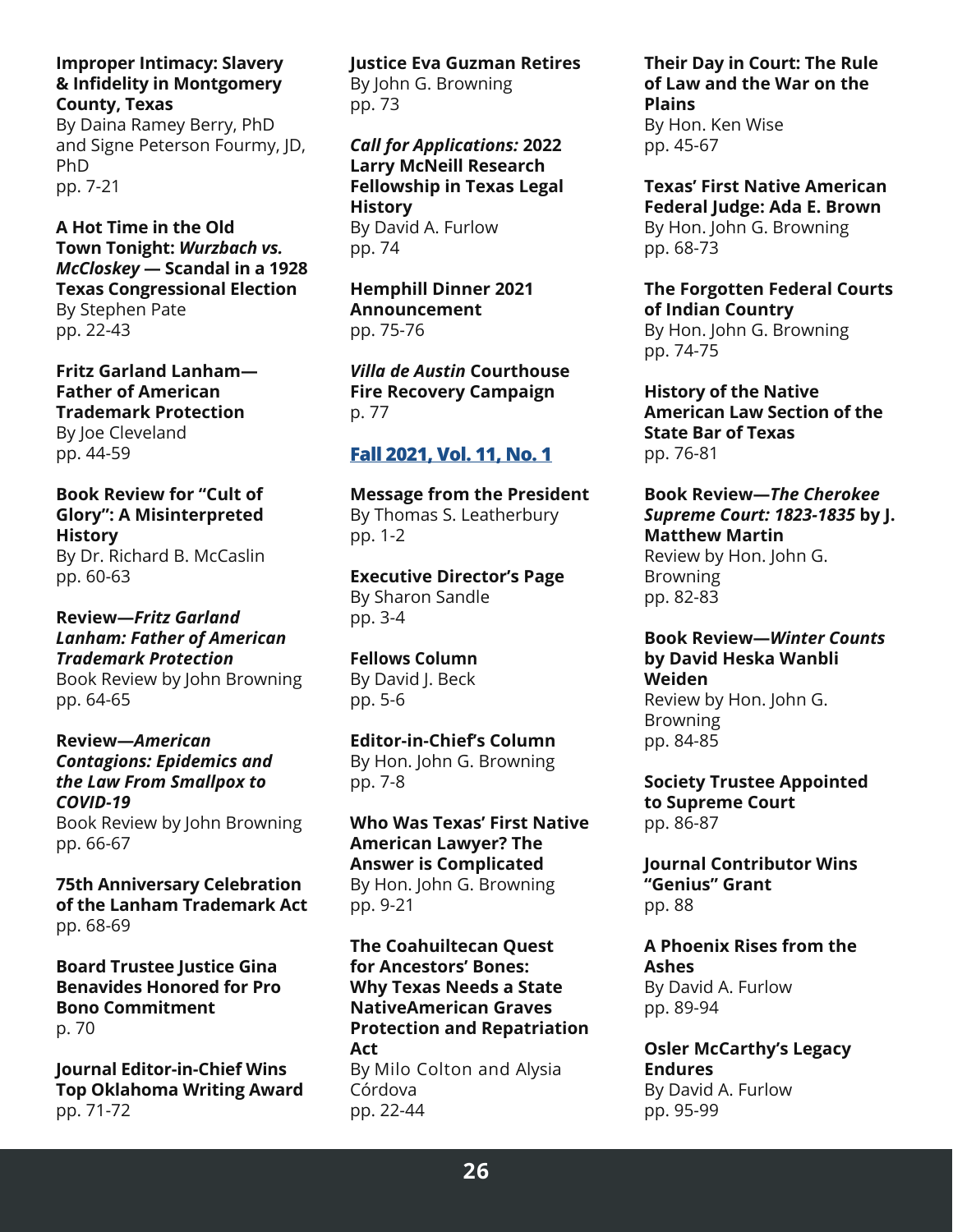**Hemphill Dinner Announcement** pp. 100

**Our Society Presents "The Lives and Legacies of Texas' Earliest Black Lawyers" at TSHA's 126th Annual Meeting in February 2022** By David A. Furlow

pp. 101-102

#### **[Winter 2022 \(Vol. 11, No. 2\)](https://bit.ly/3oYxOA3)**

**Message from the President** By Thomas S. Leatherbury pp. 1-2

**Executive Director's Page** By Sharon Sandle pp. 3-4

#### **Fellows Column** By David J. Beck pp. 5-6

**Editor-in-Chief's Column** By Hon. John G. Browning pp. 7-9

**Murder in Montague** By Glen Sample Ely, Ph.D. pp. 10-24

**Gone to Texas: Deadbeat Debtors and their Human Property** By Dr. Sharon Ann Murphy pp. 25-43

**Ratifying the Texas Constitution** By Josh Morrow pp. 44-61

**From Litchfield to Lone Star: America's First Law School and Its Impact on Early Texas** By Hon. John G. Browning pp. 62-77

**Book Review—Murder in Montague: Frontier Justice and Retribution in Texas by Glen Sample Ely**

By Hon. John G. Browning pp. 78-79

**Book Review—Race Unequals: Overseer Contracts, White Masculinities, and the Formation of Managerial Identity in the Plantation Economy by Teri A. McMurtry-Chubb** By Hon. John G. Browning pp. 80-81

**Our Society Presents the "Lives and Legacies of Texas' Earliest Black Lawyers" at TSHA's 126th Annual Meeting on Saturday, February 26, 2022** By David A. Furlow pp. 82-83

**The Hemphill Dinner: A Season and a Time for Every Purpose** By David A. Furlow pp. 84-94

**Welcome to the New Villa de San Felipe de Austin** Article and photos by David A. Furlow pp. 95-102

**President of TSCHS Earns Prestigious Yale Award** p. 103

**TACTAS Honors Former TSCHS President, Lynne Liberato, with its Lifetime of Excellence In Advocacy Award** p. 104

**Investiture of Justice Rebeca Huddle** p. 105

## **[Spring 2022 \(Vol. 11, No. 3\)](https://www.texascourthistory.org/Content/Newsletters/TSCHS%20Spring%202022%20(1).pdf)**

**Message from the President**

By Thomas S. Leatherbury pp. 1-2

**Executive Director's Page** By Sharon Sandle pp. 3-4

**Fellows Column** By David J. Beck

pp. 5-6

**Editor-in-Chief's Column** By Hon. John G. Browning pp. 7-8

**Wellington Yee Chew — Yee Yuen Chew** By Chief Justice David Wellington Chew pp. 9-16

**"Pershing's Chinese"** By Hon. John G. Browning pp. 16-18

**This Land is Not Your Land: The Texas Alien Land Law of 1921** By Hon. John G. Browning pp. 19-27

**Judicial Profile of Hon. James Ho** By Chad Baruch pp. 28-33

**Profile of Judge Karen Gren Scholer**

By Meyling Ly Ortiz and Stacey Cho Hernandez pp. 34-38

**Meet Judge R. K. Sandill, a Trailblazer for the South Asian Legal Community** By Punam Kaji Bains pp. 39-42